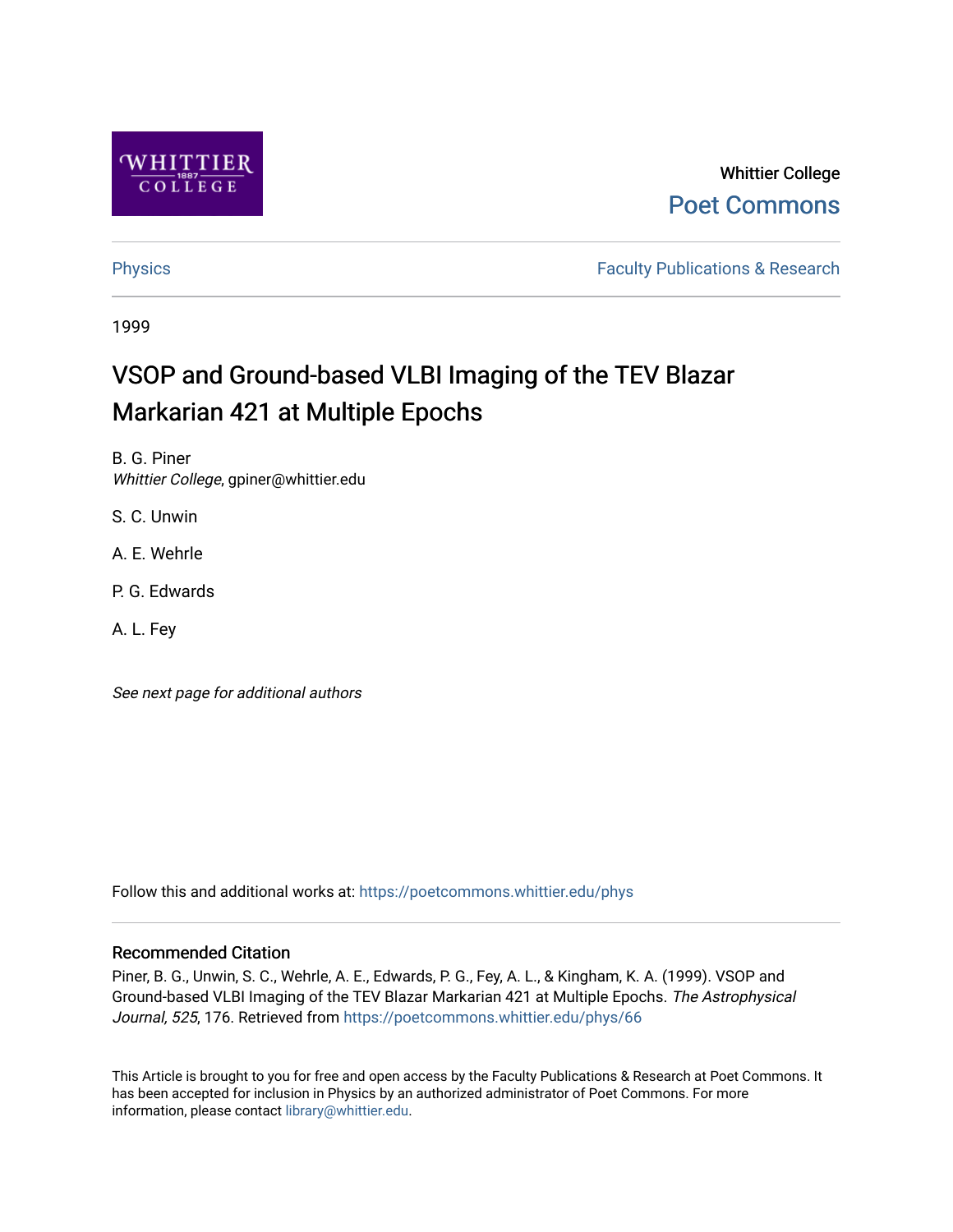# Authors

B. G. Piner, S. C. Unwin, A. E. Wehrle, P. G. Edwards, A. L. Fey, and K. A. Kingham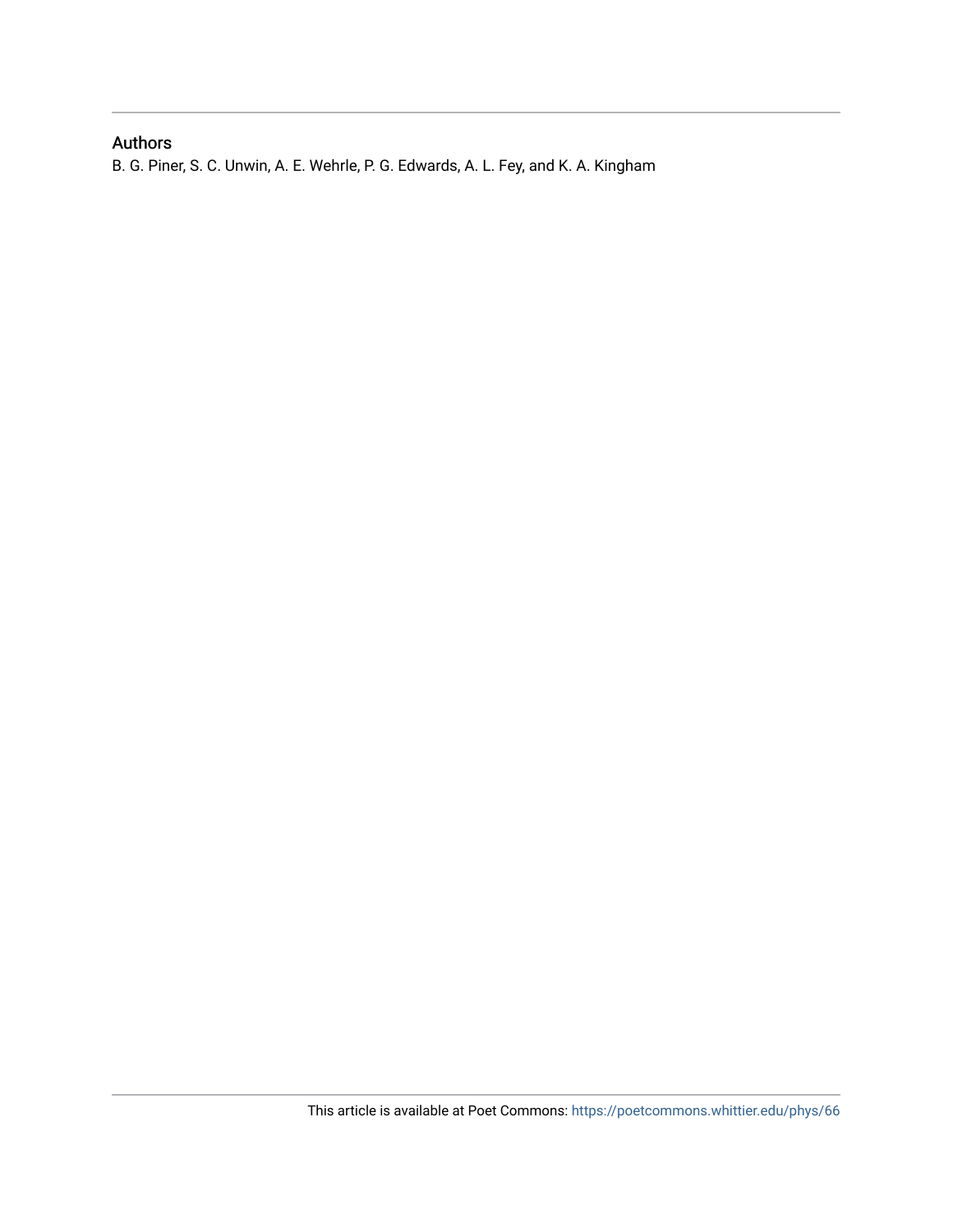### VSOP AND GROUND-BASED VLBI IMAGING OF THE TeV BLAZAR MARKARIAN 421 AT MULTIPLE EPOCHS

B. G. PINER AND S. C. UNWIN

Jet Propulsion Laboratory, California Institute of Technology, 4800 Oak Grove Drive, Pasadena, CA 91109; glenn@herca.jpl.nasa.gov, unwin@huey.jpl.nasa.gov

A. E. WEHRLE

Infrared Processing and Analysis Center, Jet Propulsion Laboratory, California Institute of Technology 100-22, Pasadena, CA, 91125; aew@ipac.caltech.edu

P. G. EDWARDS

Institute of Space and Astronautical Science, Sagamihara, Kanagawa 229-8510, Japan; pge@vsop.isas.ac.jp

AND

A. L. FEY AND K. A. KINGHAM

U.S. Naval Observatory, Earth Orientation Department, 3450 Massachusetts Avenue, Washington, DC 20392; afey@alf.usno.navy.mil,

kak@cygx3.usno.navy.mil

Received 1999 April 19; accepted 1999 June 15

#### ABSTRACT

We present 30 VLBI images of the TeV blazar Markarian 421 (1101 + 384) at 15 epochs spanning the time range 1994–1997 and at six different frequencies from 2.3 to 43 GHz. The imaged observations include a high-resolution 5 GHz VLBI Space Observatory Programme (VSOP) observation with the HALCA satellite on 1997 November 14; full-track Very Long Base Array (VLBA) observations from 1994 April, 1996 November, and 1997 May at frequencies between 5 and 43 GHz ; six epochs of VLBA snapshot observations at frequencies between 2 and 15 GHz from Radio Reference Frame studies; and five geodetic VLBI observations at 2 and 8 GHz from the archive of the Washington VLBI Correlator Facility located at the US Naval Observatory. The dense time coverage of the images allows us to track components unambiguously in the parsec-scale jet over the observed time range. We measure the speeds of three inner jet components located between  $0.5$  and  $5$  mas from the core  $(0.3-3$  pc projected linear distance) to be  $0.19 \pm 0.27c$ ,  $0.30 \pm 0.07c$ , and  $-0.07 \pm 0.07c$  (H<sub>0</sub> = 65 km s<sup>-1</sup> Mpc<sup>-1</sup>). If the sole 43 GHz image is excluded, all measured speeds are consistent with no motion. These speeds differ from tentative superluminal speeds measured by Zhang  $\&$  Bååth from three epochs of data from the early 1980s. Possible interpretations of these subluminal speeds in terms of the high Doppler factor demanded by the TeV variability of this source are discussed.

Subject headings: BL Lacertae objects: individual (Markarian  $421$ ) — galaxies: active — galaxies: jets radiation mechanisms: nonthermal — radio continuum: galaxies techniques : interferometric

#### 1. INTRODUCTION

The closest  $(z = 0.03002)$  BL Lacertae object Markarian 421 (1101  $+384$ ) gained fame in 1992 by becoming the first extragalactic object to be convincingly detected as a source of very high-energy ( $\sim$ 1 TeV)  $\gamma$ -rays by the Cerenkov imaging telescope at the Whipple Observatory (Punch et al. 1992). The  $\gamma$ -ray spectrum of this source has since been found to extend to energies as high as 5 TeV (Zweerink et al. 1997; Krennrich et al. 1997). Mrk 421 has displayed rapid variability at TeV energies on timescales ranging from days (Buckley et al. 1996; Schubnell et al. 1996; Kerrick et al. 1995) to  $\sim$  15 minutes (Gaidos et al. 1996). These short timescales require the TeV emission to be highly beamed in order to avoid high pair-production opacity; the shorter timescales mentioned above require a Doppler factor  $\delta \geq 9$ (Gaidos et al. 1996). They also constrain the size of the TeV emission region to be remarkably small, of order  $1-10$  lt-hr in extent. Multiwavelength observations of TeV/X-ray flares in Mrk 421 (Buckley et al. 1996; Takahashi et al. 1996; Macomb et al. 1995, 1996) have indicated that the TeV flares may be generated by an increase in the maximum energy of the relativistic electron distribution, thereby causing a synchrotron X-ray flare and a subsequent TeV flare from inverse Compton scattering of the highest energy electrons off of lower energy photons. The detection of Mrk 421 at TeV energies, along with the subsequent detection of Mrk 501 (Quinn et al. 1996; Bradbury et al. 1997), and as yet unconfirmed reports of TeV emission from 1ES 2344+514 (Catanese et al. 1998), PKS 2155-304 (Chadwick et al. 1999), and 3C 66A (0219 + 428) (Neshpor et al. 1998), have spurred a renewed interest in the nonthermal emission mechanisms of blazars and the origin of the differences between X-ray- and radio-selected BL Lac objects (e.g., Stecker, De Jager, & Salamon 1996).

Despite its prominence at TeV energies, Mrk 421 is not as prominent a blazar at other wavelengths. It has been detected at GeV energies by the EGRET detector on the Compton Gamma Ray Observatory (Sreekumar et al. 1996 ; Lin et al. 1992) but does not have a high flux compared with other EGRET blazars and shows no evidence for variability (Mukherjee et al. 1997). The EGRET detection of Mrk 421 thus does not directly require that the GeV emission be beamed. There is a detection of a spectral break between the EGRET and Whipple energy ranges, with a photon spectral index of  $-1.58 \pm 0.22$  being measured at GeV energies by EGRET (Sreekumar et al. 1996), while a value of  $-2.56 \pm 0.12$  was measured by the Whipple group at TeV energies (Zweerink et al. 1997). Mrk 421 was the first BL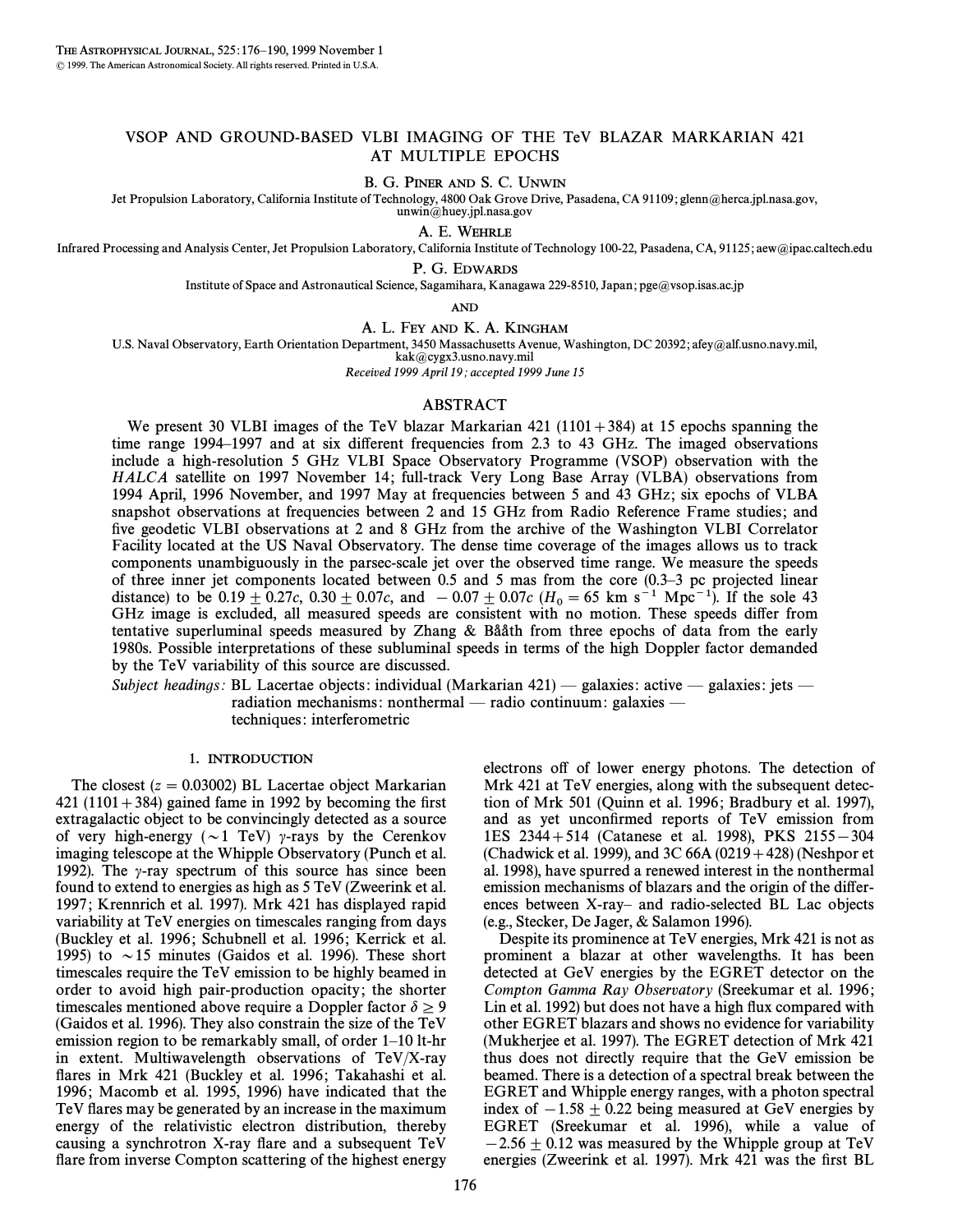Lac object to be established as an X-ray source (Ricketts, Cooke, & Pounds 1976). Subsequent observations showed that the X-ray flux varied on timescales of hours to days (Buckley et al. 1996; Takahashi et al. 1996; Fink et al. 1991). Optically, Mrk 421 is identified with a luminous elliptical galaxy with a nuclear component that emits highly polarized nonthermal radiation with no detectable emission lines (Ulrich et al. 1975). The redshift of 0.03 has been determined from absorption lines (Ulrich et al. 1975; Margon, Jones, & Wardle 1978). The optical variability is discussed by Tosti et al. (1998) and by Liu, Liu, & Xie (1997), who suggest a periodicity of 23 yr in the optical light curve. The radio flux density has been monitored with the Metsähovi radio telescope at 22 and 37 GHz (Tosti et al. 1998) and by the University of Michigan Radio Astronomy Observatory (UMRAO) at 4.8, 8.0, and 14.5 GHz. Inspection of the UMRAO online database<sup>1</sup> shows that Mrk  $421$  is variable and has a flat spectrum, but only rarely has its flux density exceeded 1 Jy.

Historically, structural information on this source has been sparser than the spectral and temporal data discussed above. The large-scale radio structure has been imaged with the Very Large Array telescope  $(VLA)^2$  by Xu et al. (1995), Laurent-Muehleisen et al. (1993), and Antonucci & Ulvestad (1985). The high dynamic range images of Laurent-Muehleisen et al. (1993) show Mrk 421 to be dominated by an unresolved core with a large, diffuse halo of angular diameter  $\sim$  3' and very low surface brightness surrounding the core. VLBI observations of the parsec-scale structure were made by Zhang  $&$  Bååth (1990, hereafter ZB90) at 5 GHz and Zhang & Bååth (1991, hereafter ZB91) at 22 GHz. They found Mrk 421 to have a core-jet structure on parsec scales, with the jet oriented along a position angle of about  $-45^\circ$ . Upon comparing three epochs of data at 5 GHz from the early 1980s, they deduced a possible apparent superluminal motion of two jet components with a speed of about 2.9c ( $H_0 = 65$  km s<sup>-1</sup> Mpc<sup>-1</sup>). However, the flux densities of the jet components they tracked were relatively faint (as faint as 1 mJy), and it was not clear whether the structural variations could be unambiguously characterized as superluminal motion. The jet morphology was studied at single epochs by Edwards et al. (1998) and Giovannini et al. (1999). This source has also been imaged as part of VLBI surveys by Kellermann et al. (1998), Xu et al. (1995), and Polatidis et al. (1995). Recently, Marscher (1999) has presented images at high frequencies at multiple epochs.

Accurate measurements of changes in the parsec-scale jet structure imaged with VLBI provide constraints on the jet kinematics and geometry. When combined with estimates of the Doppler beaming factor (determined, for example, from the TeV time variability), the apparent motion of jet components can be used to constrain the Lorentz factor of the jet and the angle of the jet to the line of sight (e.g., Unwin et al. 1994). VLBI observations are thus an important complement to the  $\gamma$ -ray observations. Although VLBI observations do not yet have the resolution to image the region producing the TeV  $\gamma$ -rays (maximum of 0.12 pc resolution for the images in this paper vs. a size of order 1000 times smaller for the TeV production region), they do provide the highest resolution structural information available and can image the region immediately downstream. In this paper we analyze a VLBI Space Observatory Programme (VSOP) observation of Mrk 421 from 1997, three full-track Very Long Baseline Array (VLBA) observations, six VLBA snapshot observations done as part of a study of the Radio Reference Frame (Johnston et al. 1995), and five geodetic VLBI (Rogers et al. 1983 ; Clark et al. 1985 ; Rogers et al. 1993) observations of this source. We analyze a total of 30 images at 15 epochs from 1994 to 1997 to check for motion of the parsec-scale jet components. We discuss the VLBI observations in  $\S 2$ , the results obtained from imaging and model fitting in  $\S$  3, and the implications of these results in § 4. We use  $H_0 = 65$  km s<sup>-1</sup> Mpc<sup>-1</sup> throughout the paper. Mrk 421 is close enough that the assumed value of  $q_0$ has a negligible effect. At the distance of Mrk 421 (136 Mpc,  $z = 0.03$ ), 1 mas corresponds to a linear distance of 0.64 pc, and a proper motion of 1 mas/yr corresponds to an apparent speed of 2.2c.

#### 2. OBSERVATIONS

VLBI observations of Mrk 421 from several different sources are studied in this paper. We observed this source with the VLBA in 1994 April, 1996 November, and 1997 May, and we observed it again with Space VLBI in 1997 November. Because we wished to measure motions in the parsec-scale jet accurately, we supplemented these observations with VLBI observations of Mrk 421 made for astrometric and geodetic purposes for the years of 1994– 1997. Table 1 lists all of the VLBI observations imaged for this paper in chronological order. Each type of observation is discussed in more detail below.

Each of the three proposed VLBA observations consisted of two frequencies in alternating scans of  $13-22$  minutes duration. Interleaving of scans in this fashion allows full  $(u, v)$ -plane coverage to be obtained at each frequency. Mrk 421 was observed by the VLBA on 1994 April 22 $-23$  for a total of 13 hr. Frequencies of 15 GHz and 43 GHz were observed in alternating scans, each of 13 minutes in length. Calibration scans were done on the sources OJ 287, 3C 273, and 3C 345 at both frequencies. These data were used for determining the phase coherence time and the proper parameters to be used in processing the much weaker Mrk 421 data. We observed Mrk 421 again with the VLBA on 1996 November 21. This observation lasted 14 hr, and frequencies of 5 and 22 GHz were observed in alternating scans of 22 minutes duration. A 5 GHz image from this data set has been published previously by Edwards et al. (1998). The final VLBA observation occurred on 1997 May 3-4, when Mrk 421 was observed for 14 hr in 22 minute alternating scans at 15 and 22 GHz.

A VSOP observation of Mrk 421 at 5 GHz was made on 1997 November 14 with the HALCA satellite, seven telescopes of the European VLBI Network (EVN) (Effelsberg, Jodrell Bank, Medicina, Noto, Onsala, Torun, and an element of the Westerbork Synthesis Radio Telescope), and the 140 foot (43 m) telescope at Green Bank. The data were correlated at the VLBA correlator in Socorro. The Japanese HALCA satellite was launched in 1997 February and carries an 8 m antenna through an elliptical orbit with an apogee height of 21,400 km, a perigee height of 560 km, and an orbital period of 6.3 hr. The data from the satellite are recorded by a network of ground tracking stations and are subsequently correlated with the data from the participating ground telescopes. The VSOP system and initial

<sup>1</sup> http ://www.astro.lsa.umich.edu/obs/radiotel/umrao.html.

<sup>2</sup> The National Radio Astronomy Observatory is a facility of the National Science Foundation operated under cooperative agreement by Associated Universities, Inc.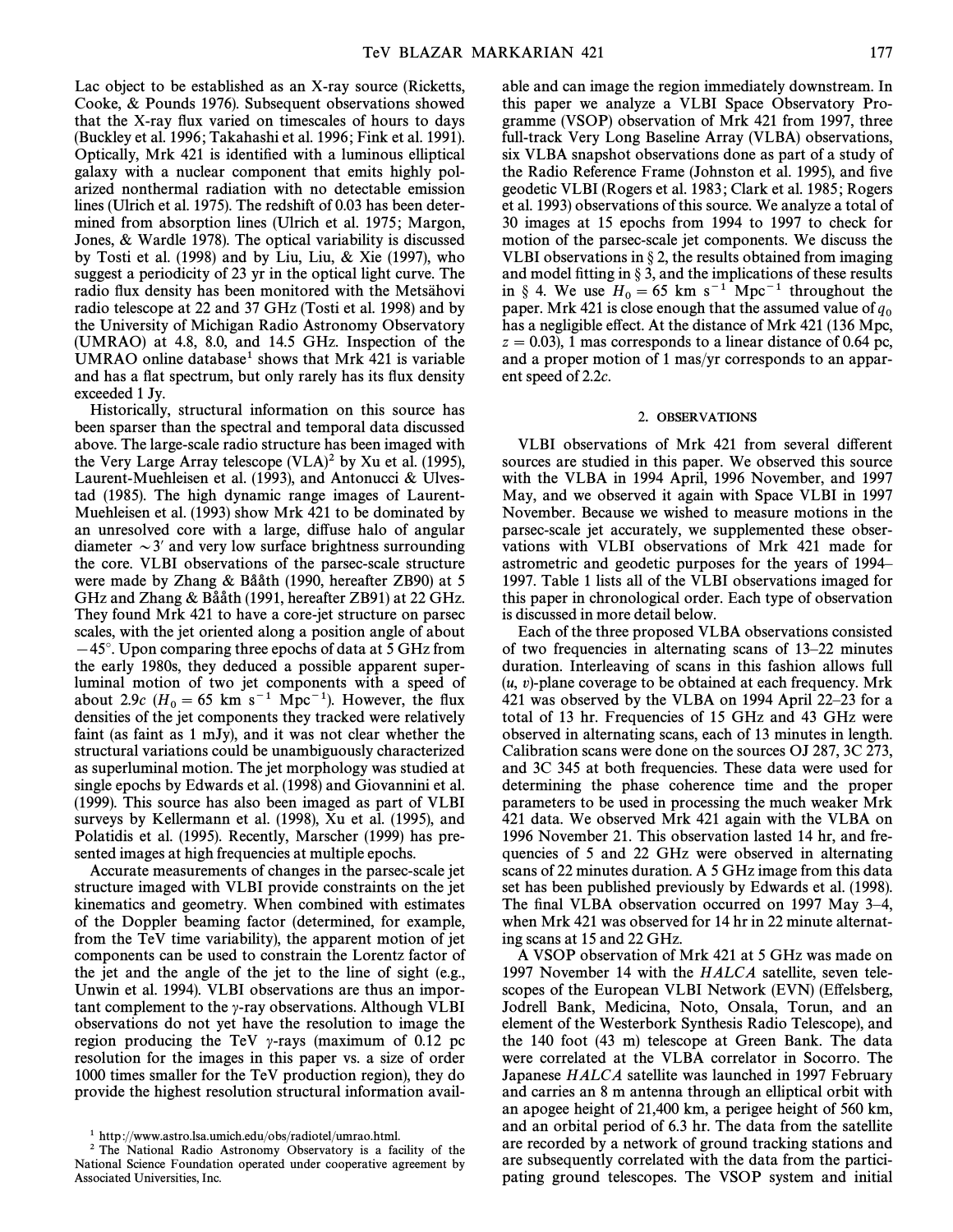| TABLE 1                        |  |
|--------------------------------|--|
| IMAGED OBSERVATIONS OF Mrk 421 |  |

| Epoch             | <b>Observation Type</b><br>Date |                                  | Antennas <sup>a</sup>                                                              | Frequencies<br>(GHz) |
|-------------------|---------------------------------|----------------------------------|------------------------------------------------------------------------------------|----------------------|
| $1 \ldots \ldots$ | 1994 Apr 22                     | Astrophysical                    | $VLBA^b$                                                                           | 15, 43               |
| $2 \ldots$        | 1995 Oct 17                     | Mark III Geodetic                | Al, Fo, G2, Gi, Ko, Mk, Nl, Wt                                                     | 2, 8                 |
| $3 \ldots$        | 1995 Oct 17                     | <b>VLBA</b> Astrometric/Geodetic | $VLBA-Mk, N1$                                                                      | 15                   |
| $4 \ldots$        | 1996 Jan 30                     | Mark III Geodetic                | Al, Fo, G2, Gi, Ko, Wt                                                             | 2, 8                 |
| 5                 | 1996 Mar 26                     | Mark III Geodetic                | G <sub>2</sub> , G <sub>i</sub> , K <sub>o</sub> , N <sub>y</sub> , W <sub>t</sub> | 2, 8                 |
| 6.                | 1996 Apr 24                     | <b>VLBA</b> Astrometric/Geodetic | <b>VLBA</b>                                                                        | 2, 8, 15             |
| 7                 | 1996 Sep 3                      | Mark III Geodetic                | G <sub>2</sub> , G <sub>i</sub> , K <sub>o</sub> , N <sub>y</sub> , W <sub>t</sub> | 2, 8                 |
| 8.                | 1996 Nov 21                     | Astrophysical                    | <b>VLBA</b>                                                                        | 5, 22                |
| 9.                | 1996 Dec 10                     | Mark III Geodetic                | Fo, G2, Gi, Ko, Ny, Wt                                                             | 2, 8                 |
| $10\dots$         | 1997 Jan 31                     | <b>VLBA</b> Astrometric/Geodetic | $VLBA + G2$ , Gi, Ko, Mc, On, We                                                   | 2, 8                 |
| $11 \ldots$       | 1997 May 3                      | Astrophysical                    | <b>VLBA</b>                                                                        | 15, 22               |
| $12 \ldots$       | 1997 May 19                     | <b>VLBA</b> Astrometric/Geodetic | $VLBA + G2$ , Gi, Ko, Mc, On, We                                                   | 2, 8                 |
| $13\dots$         | 1997 Sep 8                      | <b>VLBA</b> Astrometric/Geodetic | $VLBA - Sc + Gi$ , Ko                                                              | 2, 8                 |
| 14                | 1997 Nov 14                     | Astrophysical                    | Eb, Gb, HALCA, Jb, Mc, Nt, On, Tr, Wb                                              | 5                    |
| $15\dots$         | 1997 Dec 18                     | <b>VLBA</b> Astrometric/Geodetic | $VLBA + G2$ , Gi, Ko, Mc, Ny, On, We                                               | 2, 8                 |

<sup>a</sup> Antenna locations and sizes are as follows: Al = Algonquin, Ontario, 46 m; Eb = Effelsberg, Germany, 100 m; Fo  $=$ Fortaleza, Brazil, 14 m; G2 = Green Bank, WV, 20 m; Gb = Green Bank, WV, 43 m; Gi = Gilcreek, AL, 26 m; HALCA, in orbit, 8 m; Jb = Jodrell Bank, United Kingdom, 26 m; Ko = Kokee, HI, 20 m; Mc = Medicina, Italy, 32 m; Mk = Mauna Kea, HI, 25 m; Nl = North Liberty, IA, 25 m; Nt = Noto, Italy, 32 m; Ny = Ny Alesund, Norway, 20 m; On  $=$  Onsala, Sweden, 20 m; Sc = St. Croix, U.S. Virgin Islands, 25 m; Tr = Torun, Poland, 32 m; Wb = Westerbork, The Netherlands, 25  $m$  ; We  $\, = \,$  Westford, MA, 18  $m$  ; Wt  $\, = \,$  Wettzell, Germany, 20  $m$ .

b VLBA indicates the standard 10 station VLBA. Antenna names following a minus sign indicate VLBA stations not used in that observation. Antenna names following a plus sign indicate antennas used in addition to the VLBA.

science results are discussed by Hirabayashi et al. (1998). The observation of Mrk 421 on 1997 November 14 consists of 10 hr of full-track data from most of the participating ground telescopes, and 2 hr of HALCA data from the tracking station at Robledo, Spain, covering the portion of  $HALCA$ 's orbit from near perigee to near apogee. The  $(u, v)$ -plane coverage of the VSOP observation is shown in Figure 1. This  $(u, v)$ -plane coverage results in an elliptical beam with high resolution in the east-west direction. The correlated Ñux density of Mrk 421 on the longest space baselines was about 0.1 Jy, and fringes were detected from  $HALCA$  to the reference antenna (Effelsberg) on these baselines with a signal-to-noise ratio greater than 20, using a fringe solution interval of 5 minutes.

VLBI observations of Mrk 421 have also been done at multiple epochs as part of a study of the sources that make up the Radio Reference Frame (Johnston et al. 1995) (epochs 3, 10, 12, 13, and 15) and once as part of a relativity experiment (epoch 6). The Radio Reference Frame images presented here are the result of an ongoing program to image the Radio Reference Frame sources on a regular basis. These images are used to monitor sources for variability or structural changes so they can be evaluated for continued suitability as Radio Reference Frame objects. The observations are VLBA snapshot observations at 2, 8, and 15 GHz. At four epochs, some geodetic antennas (up to seven) have been used in conjunction with the VLBA. Fey & Charlot (1997) and Fey, Clegg, & Fomalont (1996) discuss the reduction of the Radio Reference Frame VLBI observations and present images of some of the Radio Reference Frame sources. The data for all of these epochs were taken from the Radio Reference Frame Image Database  $(RRFID)$ .<sup>3</sup> Because the RRFID images are produced by running Difmap in an automatic mode that can miss lowlevel extended structure, all of the images were remade in the standard interactive fashion starting from the original data.

Mrk 421 is one of the sources that is observed regularly in geodetic VLBI experiments. Five higher quality geodetic



FIG. 1.— $(u, v)$ -plane coverage for the VSOP observation of Mrk 421 at 5 Ghz on 1997 November 14. The inner arcs are EVN-EVN baselines, the outer arcs are EVN-Green Bank baselines, and the outer linear segments are the HALCA baselines.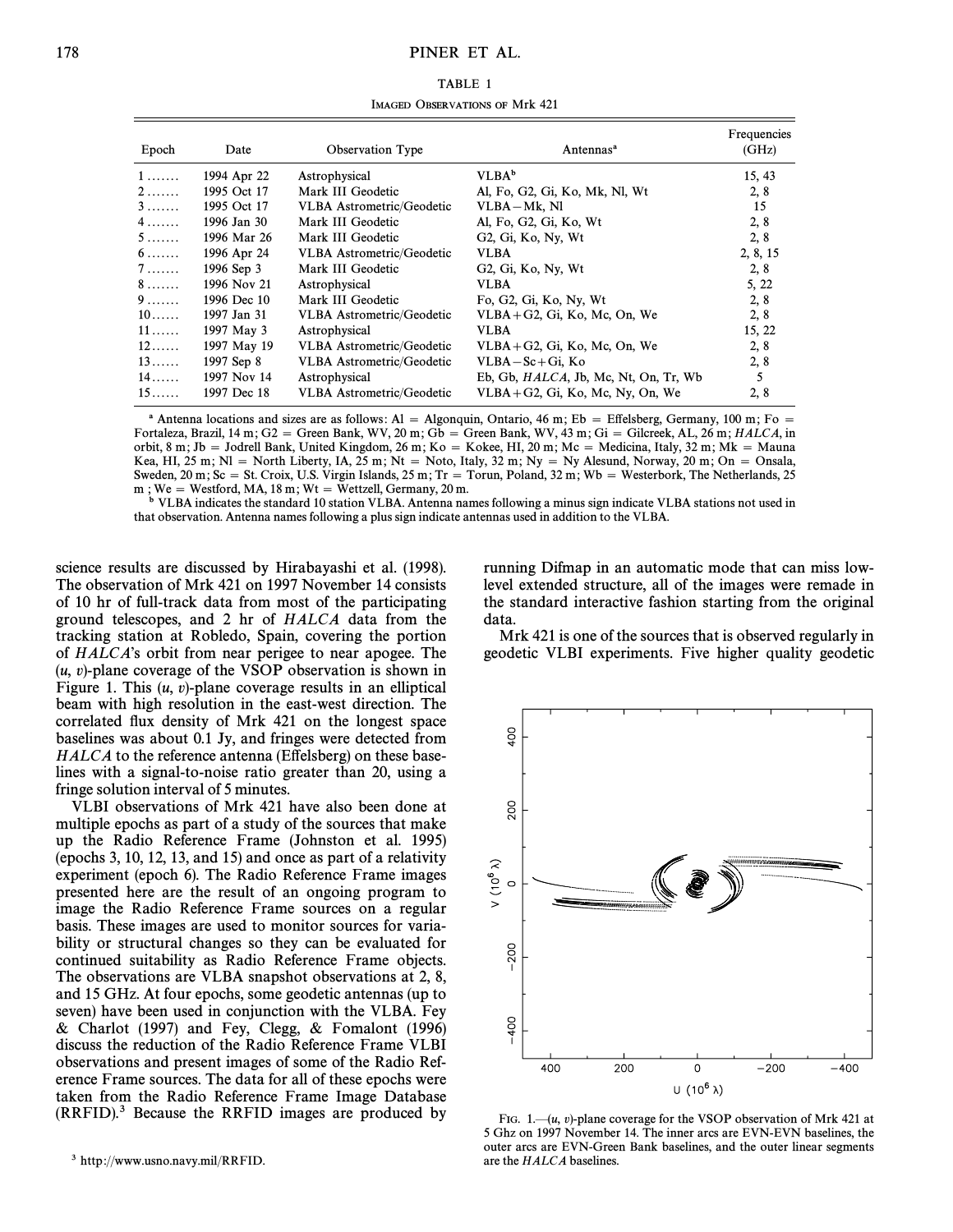

FIG. 2.-Full-track VLBA images of Mrk 421 at 43, 22, 15, and 5 GHz from observations on 1994 April 22, 1996 November 21, and 1997 May 3. Model-fit component positions are marked with asterisks. The model-fit position of the core is marked with a cross in (a). Parameters of the images are given in Table 2.



FIG. 3.—Geodetic VLBI images of Mrk 421 at 8 and 2 GHz. All of the 8 GHz images are 5 mas on a side with the exception of (i), which is plotted on a larger scale. All of the 2 GHz images are 20 mas on a side with the exception of (b), which is plotted on a larger scale. Model-fit component positions are marked with asterisks on one image at each scale, namely, (b), (g), (i), and (j). Parameters of the images are given in Table 2.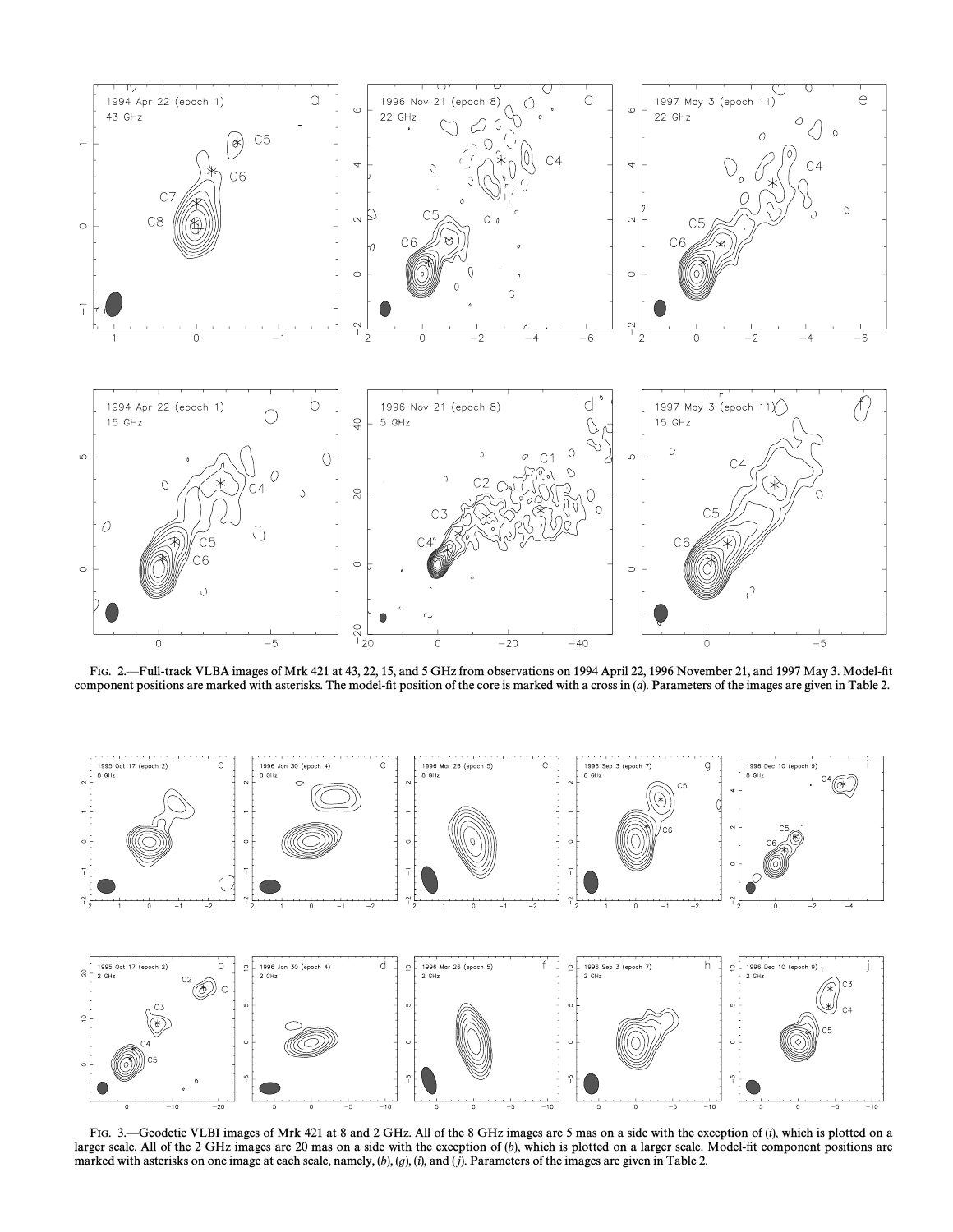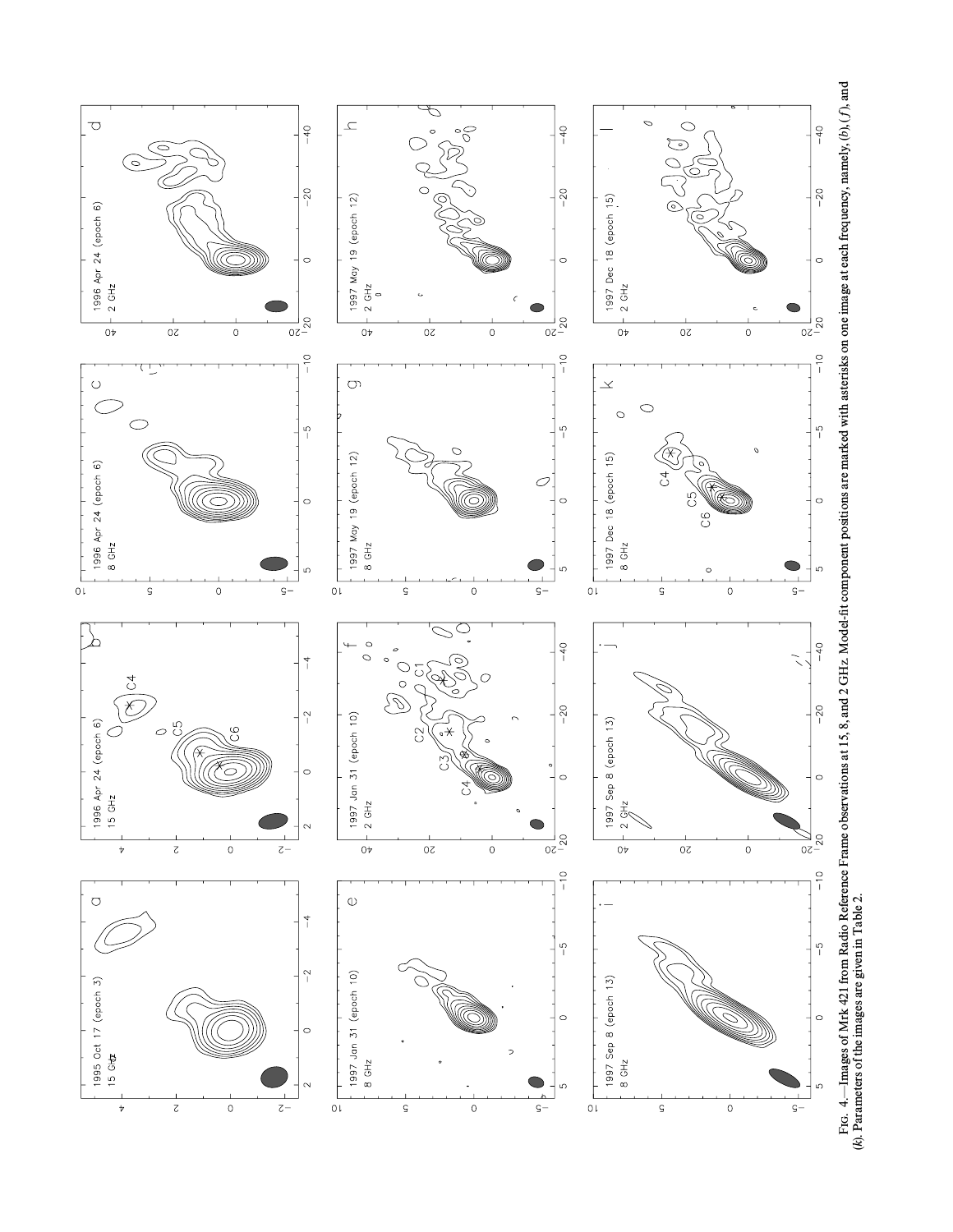VLBI observations of Mrk 421 between the years of 1995 and 1997 were selected for analysis in this paper. The geodetic VLBI data have been taken from the archive of the Washington VLBI Correlator Facility located at the U.S. Naval Observatory (USNO). The USNO geodetic VLBI database and the imaging of geodetic VLBI data are discussed by Piner & Kingham (1998, 1997a, 1997b). The use of geodetic VLBI data allows a large number of epochs closely spaced in time to be imaged ; this is useful in trying to determine proper motions accurately. The geodetic observations use global arrays of antennas, so the images have high resolution. However, since the observations are not designed for imaging, the  $(u, v)$ -plane coverage is often poor and the images are not of as high a quality as those from dedicated imaging arrays.

All of the VLBI observations discussed above were calibrated and fringe-fitted using standard routines from the AIPS software package, and images were produced using standard CLEAN and self-calibration procedures from the Difmap software package (Shepherd, Pearson, & Taylor 1994).

#### 3. RESULTS

#### 3.1. Images

The VLBI images of Mrk  $421$  are shown in Figures 2–5. Figure 2 shows the images from the VLBA observations on 1994 April 22, 1996 November 21, and 1997 May 3. The 10 images at 8 and 2 GHz from the five imaged geodetic VLBI experiments from 1995 October 17 to 1996 December 10 are displayed in Figure 3. Figure 4 shows the images from the six epochs of Radio Reference Frame observations of this source at 15, 8, and 2 GHz from 1995 October 17 to 1997 December 18. The full-resolution 5 GHz VSOP image of Mrk 421 from 1997 November 14 is shown in Figure 5a. In contrast to the other images, which are displayed using natural weighting (uvweight  $= 0, -1$  in Difmap), this image is displayed using uniform weighting (uvweight  $\ = 2,0$  in Difmap) to preserve the full resolution of the space baselines. A naturally weighted VSOP image tends to degrade to the resolution of the ground-only array because of the higher weighting of the larger ground antennas. This is the first Space VLBI image of Mrk 421, and it is the highest resolution 5 GHz image yet obtained of this source. An image made from the VSOP data set with the HALCA baselines removed is shown in Figure 5b. Note the differences in scale between the images in Figures 2–5 made from observations at different frequencies and with different arrays.

In Figures 2–5 all axis labels are given in milliarcseconds. The level of the lowest contour in each image has been set equal to 3 times the residual rms noise level over the entire image. Noise contours are not present in some of the displayed images because the images have been cropped around the source to conserve space. The relevant parameters for all of these images are listed in Table 2. The date, observation frequency, and epoch number are shown in the upper left-hand corner of each image.

The higher resolution images (the 43, 22, and 15 GHz VLBA images, the 8 GHz geodetic images, the 15 and 8 GHz Radio Reference Frame images, and the 5 GHz VSOP image) all display a similar morphology. They show Mrk 421 to be core-dominated with a one-sided jet emerging from the core along a position angle of about  $-30°$  to  $-40^\circ$ . This agrees with the morphology observed by other authors at this angular scale (Marscher 1999 ; Kellermann et al. 1998; Xu et al. 1995; ZB90). Note that jet components are not seen in all of the geodetic images. This is because of the sparse  $(u, v)$ -plane coverage and dearth of short baselines in some of the geodetic experiments and does not necessarily indicate fading of the components at these epochs.

The lower resolution images (the 2 GHz geodetic images, the 2 GHz Radio Reference Frame images, the 5 GHz



FIG. 5.—Images of Mrk 421 from the 5 GHz VSOP observation on 1997 November 14. (a) is the full-resolution VSOP image. (b) shows the image obtained using the ground baselines only. Model-Ðt component positions are marked with asterisks. Parameters of the images are given in Table 2.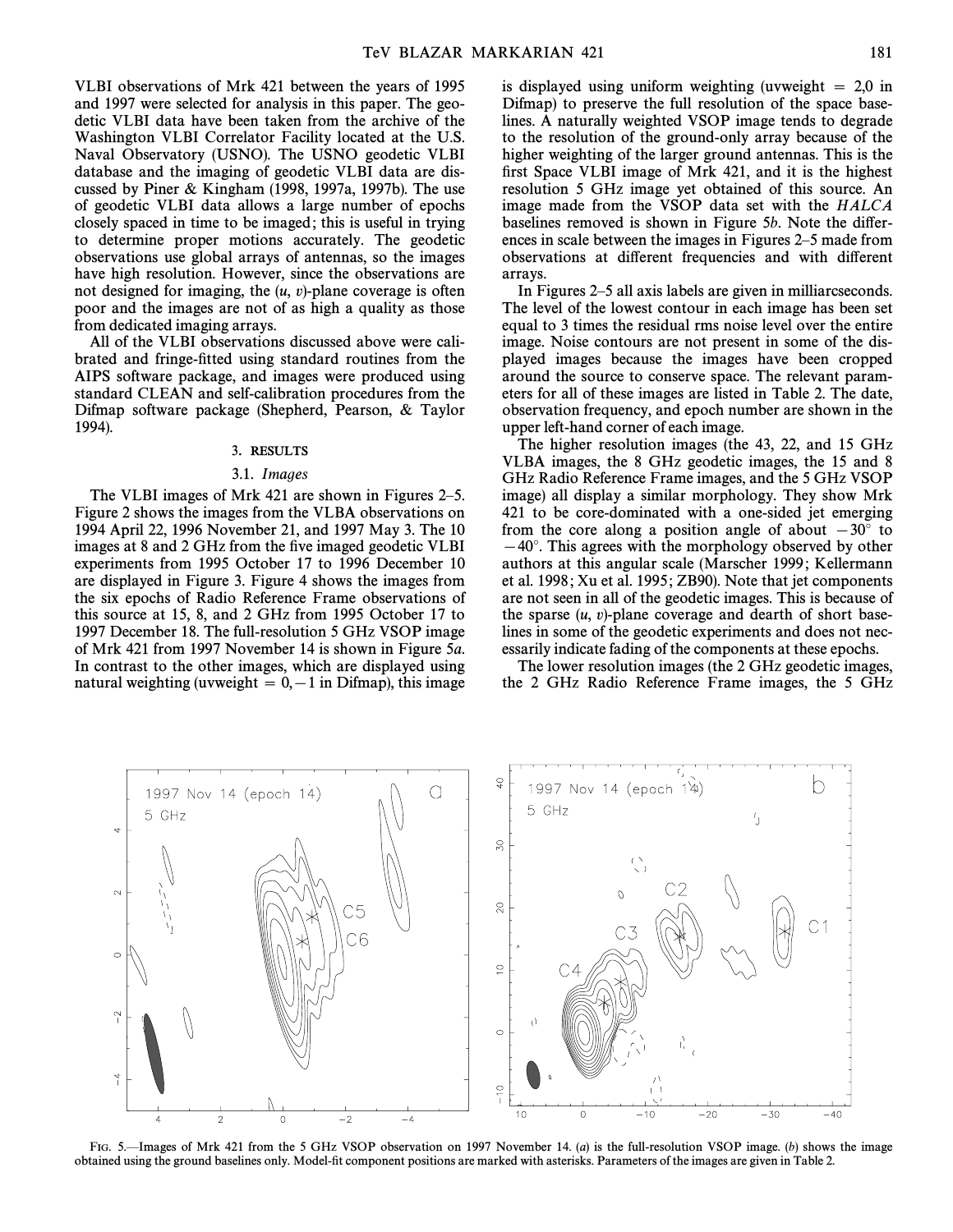TABLE 2 PARAMETERS OF THE IMAGES

| Figure      | Epoch <sup>a</sup> | Frequency<br>(GHz) | Beam <sup>b</sup>      | Peak Flux Density<br>$(mJy beam^{-1})$ | Lowest Contour <sup>c</sup><br>$(mJy beam^{-1})$ | Contours <sup>d</sup><br>(multiples of lowest contour) |
|-------------|--------------------|--------------------|------------------------|----------------------------------------|--------------------------------------------------|--------------------------------------------------------|
| $2a$        | $\mathbf{1}$       | 43                 | $0.30, 0.19, -13.8$    | 192                                    | 2.22                                             | 12 <sup>6</sup>                                        |
| $2b$        |                    | 15                 | $0.85, 0.56, -4.9$     | 407                                    | 0.92                                             | $12^8$                                                 |
| $2c \ldots$ | 8                  | 22                 | $0.56, 0.39, -2.7$     | 404                                    | 0.75                                             | $12^9$                                                 |
| $2d$        |                    | 5                  | $2.48, 1.80, -4.2$     | 422                                    | 0.23                                             | $12^{10}$                                              |
| $2e$        | 11                 | 22                 | $0.61, 0.43, -1.3$     | 268                                    | 0.47                                             | 12 <sup>9</sup>                                        |
| $2f$        |                    | 15                 | $0.80, 0.60, -0.2$     | 340                                    | 0.26                                             | $12^{10}$                                              |
| $3a$        | $\boldsymbol{2}$   | $\bf 8$            | 0.60, 0.48, 83.6       | 445                                    | 4.67                                             | 12 <sup>6</sup>                                        |
| $3b$        |                    | $\boldsymbol{2}$   | $2.67, 2.27, -1.4$     | 392                                    | 5.57                                             | 12 <sup>6</sup>                                        |
| $3c$        | 4                  | 8                  | $0.71, 0.45, -89.7$    | 330                                    | 3.26                                             | 12 <sup>6</sup>                                        |
| $3d$        |                    | $\boldsymbol{2}$   | $2.80, 1.59, -88.5$    | 337                                    | 7.78                                             | 12 <sup>5</sup>                                        |
| $3e$        | 5                  | 8                  | 0.94, 0.48, 17.3       | 399                                    | 5.97                                             | 12 <sup>6</sup>                                        |
| $3f$        |                    | $\boldsymbol{2}$   | 3.81, 1.71, 17.4       | 381                                    | 3.24                                             | 12 <sup>6</sup>                                        |
| $3q$        | 7                  | $\bf 8$            | 0.76, 0.48, 6.2        | 452                                    | 2.67                                             | 12 <sup>7</sup>                                        |
| $3h$        |                    | $\boldsymbol{2}$   | 2.77, 2.00, 3.6        | 411                                    | 5.01                                             | 12 <sup>6</sup>                                        |
| $3i$        | 9                  | 8                  | $0.61, 0.50, -2.5$     | 340                                    | 4.51                                             | 12 <sup>6</sup>                                        |
| $3j$        |                    | $\boldsymbol{2}$   | 2.06, 1.70, 44.9       | 469                                    | 3.24                                             | 12 <sup>7</sup>                                        |
| $4a$        | 3                  | 15                 | 0.99, 0.75, 14.2       | 365                                    | 3.02                                             | 12 <sup>6</sup>                                        |
| $4b$        | 6                  | 15                 | 1.08, 0.54, 11.4       | 313                                    | 1.08                                             | $12^8$                                                 |
| $4c \ldots$ |                    | $\bf 8$            | 1.98, 0.97, 2.3        | 298                                    | 0.90                                             | $12^8$                                                 |
| $4d$        |                    | $\boldsymbol{2}$   | 7.17, 3.57, 0.9        | 334                                    | 1.62                                             | 12 <sup>7</sup>                                        |
| $4e$        | 10                 | 8                  | 1.14, $0.76$ , $-15.9$ | 448                                    | 1.14                                             | $12^8$                                                 |
| $4f$        |                    | $\boldsymbol{2}$   | $4.44, 2.96, -14.1$    | 363                                    | 1.18                                             | $12^8$                                                 |
| $4q$        | 12                 | 8                  | 1.17, 0.79, 10.7       | 340                                    | 1.04                                             | $12^8$                                                 |
| $4h$        |                    | $\boldsymbol{2}$   | 4.31, 2.66, 2.8        | 401                                    | 1.59                                             | 12 <sup>7</sup>                                        |
| $4i$        | 13                 | 8                  | $2.49, 0.86, -26.8$    | 405                                    | 1.37                                             | $12^8$                                                 |
| $4j$        |                    | $\boldsymbol{2}$   | $9.38, 3.23, -26.5$    | 422                                    | 1.80                                             | 12 <sup>7</sup>                                        |
| $4k$        | 15                 | 8                  | $1.13, 0.68, -11.3$    | 363                                    | 1.12                                             | $12^8$                                                 |
| $4l$        |                    | $\overline{2}$     | 4.25, 2.66, $-12.2$    | 404                                    | 1.25                                             | $12^8$                                                 |
| $5a$        | 14                 | 5                  | 2.63, 0.35, 11.7       | 264                                    | 3.60                                             | 12 <sup>6</sup>                                        |
| $5b$        |                    | 5                  | 4.48, 1.92, 11.1       | 357                                    | 0.44                                             | $12^9$                                                 |

<sup>a</sup> Epoch identification in Table 1.

<sup>b</sup> Numbers given for the beam are the FWHMs of the major and minor axes in mas and the position angle of the major axis in degrees.

 $\degree$  The lowest contour is set to be three times the rms noise in the full image.

<sup>d</sup> Contour levels are represented by the geometric series 1...2<sup>n</sup>, e.g., for  $n = 5$ , the contour levels would be  $\pm 1, 2, 4, 8, 16, 32$ .

VLBA image, and the 5 GHz VSOP ground-baseline only image) show a somewhat different morphology. They show the jet undergoing a bend toward a more westerly direction at a distance of about 10 mas from the core. The jet also becomes broader and more diffuse at this point (see, e.g., Fig. 2d). Relatively bright jet emission is detected in these images out to a distance of about 40 mas, after which there is indication of another bend toward the north. This is confirmed by the low-resolution images of Giovannini et al. (1999) and Polatidis et al. (1995). They show the jet becoming extremely broad and decollimated at this point, with diffuse emission extending out to distances beyond 100 mas.

#### 3.2. Model Fits

The Difmap model-fitting routine was used to fit elliptical Gaussian components to the visibility data for each epoch. The results of this model fitting are given in Table 3. Occasionally, the axial ratio of an elliptical Gaussian component is not constrained by the data, and the axial ratio goes to zero during model fitting. In these cases, one or more circular Gaussian components were used instead. If the radius of a circular Gaussian component became very small, then a delta function was used. There is a problem that arises when model fitting the VSOP data. Because the visibilities measured on the space baselines have a lower weight than those measured on the ground baselines, the model is not constrained to pass through the space-baseline visibilities. We addressed this problem by adjusting the weights assigned to the  $HALCA$  visibilities during model fitting. We increased the weight of  $HALCA$  by a factor equal to the product of the ratios of the average ground baseline sensitivity to the average space baseline sensitivity (85 for this observation) and the number of ground visibilities to the number of space visibilities (12 for this observation). This applied weight of 1000 causes the space visibilities to have an effect on the  $\chi^2$  during model fitting equal to that of the ground visibilities.

The time sampling of our epochs is dense enough that we are able to identify the same components from epoch to epoch. We have identified a total of six jet components that are present in images at many epochs. We refer to these components as C1 to C6 from the outermost component inward. Components C1 to C3 are beyond about 10 mas from the core and are only visible in the lower resolution images. Component C6 is about 0.5 mas from the core and is seen only in the high-resolution images, while C4 and C5 are detected in images of varying resolution. Components are detected interior to C6 in the 43 and 22 GHz images and are identified as  $C7$  and  $C8$  in Table 3; however, this region is more confused and it is not clear how these components should be deconvolved from the core or from each other in the 22 GHz images. In addition, a faint component is some-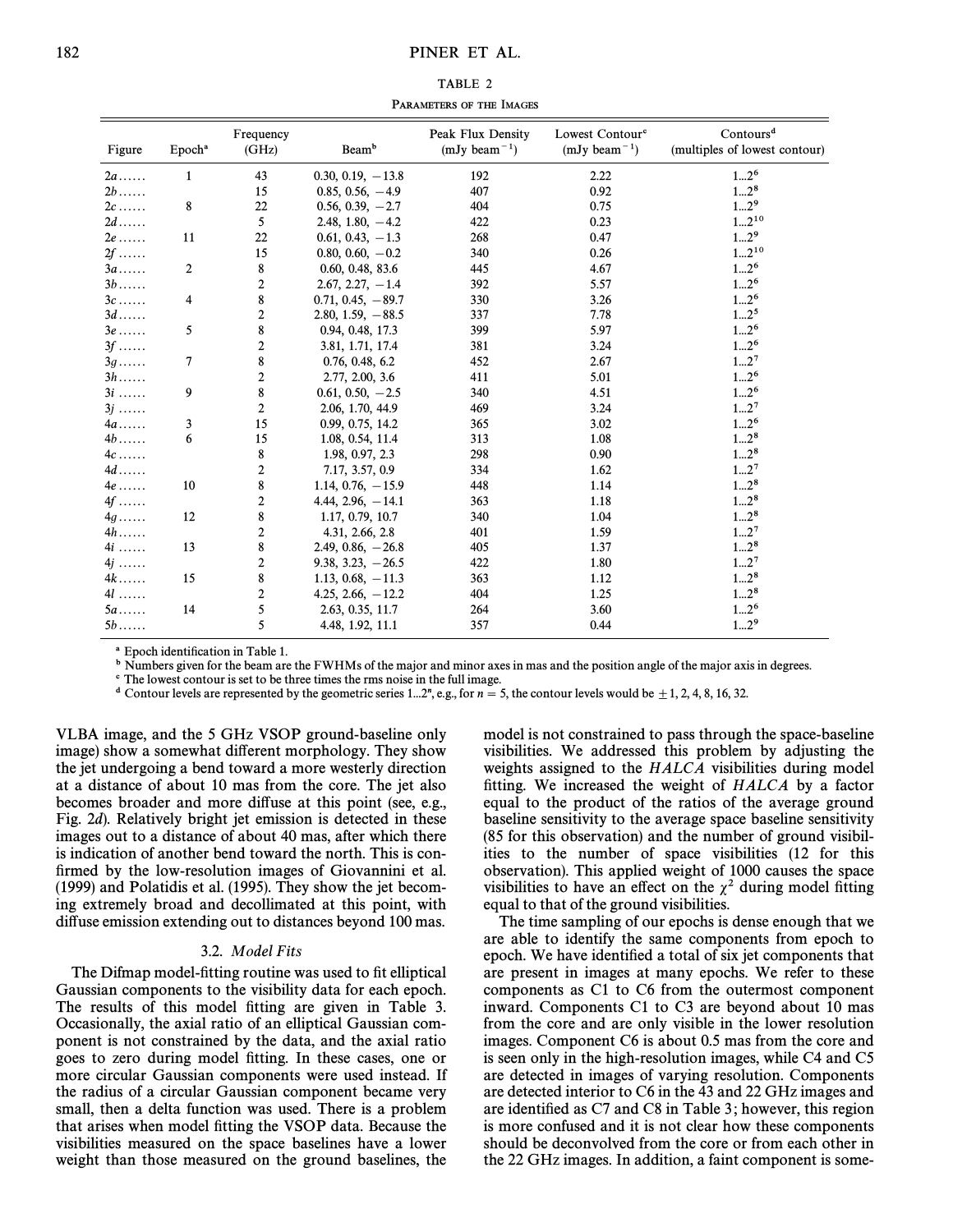| Epoch <sup>a</sup> | Frequency<br>(GHz) | Component ID         | $S^{\mathbf{b}}$<br>(mJy) | $r^{\mathrm{c}}$<br>(mas) | $\sigma_r^{\ d}$<br>(mas) | PA°<br>(deg) | $\sigma_{\rm PA}^{\phantom{\dag}}{}^{\rm d}$<br>$(\text{deg})$ | $a^e$<br>(mas) | b/a              | $\Phi^{\rm f}$<br>(deg) |
|--------------------|--------------------|----------------------|---------------------------|---------------------------|---------------------------|--------------|----------------------------------------------------------------|----------------|------------------|-------------------------|
| $1$                | 43                 | Core                 | 95                        | $\ldots$                  | $\ldots$                  | $\ldots$     | $\ldots$                                                       | $\ldots$       | $\ldots$         | $\ldots$                |
|                    |                    | C8                   | 116                       | 0.07                      | $\ldots$                  | 41.8         | $\cdots$                                                       | $\ldots$       | $\ldots$         | $\cdots$                |
|                    |                    | C7                   | 14                        | 0.29                      | $\ldots$                  | 3.1          | $\ldots$                                                       | 0.11           | 1.00             | $\ldots$                |
|                    |                    | C6                   | 8                         | 0.70                      | 0.08                      | $-13.7$      | 4.0                                                            | 0.23           | 1.00             | $\ldots$                |
|                    |                    | C <sub>5</sub>       | 6                         | 1.13                      | 0.07                      | $-24.8$      | 2.5                                                            | $\ldots$       | $\ldots$         | $\ldots$                |
|                    | 15                 | Core                 | 392                       | $\ldots$                  | $\ldots$                  | $\ldots$     | $\ldots$                                                       | 0.18           | 0.53             | $-4.9$                  |
|                    |                    | C6                   | 68                        | 0.46                      | 0.21                      | $-22.3$      | 17.8                                                           | 0.56           | 0.47             | $-35.9$                 |
|                    |                    | C <sub>5</sub>       | 27                        | 1.38                      | 0.20                      | $-31.5$      | 6.5                                                            | 0.65           | 0.61             | $-71.2$                 |
|                    |                    | .                    | 4                         | 3.05                      | $\ldots$                  | $-28.6$      | $\ldots$                                                       | 1.33           | 0.19             | 10.2                    |
|                    |                    | C <sub>4</sub>       | 23                        | 4.69                      | 0.39                      | $-36.1$      | 4.0                                                            | 2.80           | 0.63             | $-43.8$                 |
| 2.                 | 8                  | Core                 | 444                       | $\ldots$                  | $\ldots$                  | $\ldots$     | $\ldots$                                                       | $\ldots$       | $\ldots$         | $\ldots$                |
|                    |                    | C6                   | 16                        | 0.90                      | 0.12                      | $-11.9$      | 9.5                                                            | $\ldots$       |                  |                         |
|                    |                    | C5                   | 14                        | 1.61                      | 0.12                      | $-24.1$      | 5.3                                                            | $\ldots$       | $\ldots$         | $\ldots$                |
|                    | $\boldsymbol{2}$   | Core                 | 380                       |                           |                           |              |                                                                | 0.56           | $\ldots$<br>1.00 | $\cdots$                |
|                    |                    |                      | 104                       | $\ldots$                  | $\ldots$                  | $\cdots$     | $\ldots$                                                       |                |                  | $\cdots$                |
|                    |                    | C5                   |                           | 1.56                      | 0.64                      | $-36.9$      | 21.2                                                           | 1.18           | 1.00             | $\cdots$                |
|                    |                    | C4                   | 9                         | 3.77                      | 1.30                      | $-25.4$      | 17.2                                                           | $\ldots$       | $\ldots$         | $\cdots$                |
|                    |                    | C <sub>3</sub>       | 31                        | 11.41                     | 1.27                      | $-37.6$      | 6.0                                                            | 1.06           | 1.00             | $\ldots$                |
|                    |                    | C2                   | 25                        | 23.88                     | 2.49                      | $-45.4$      | 5.9                                                            | $\ldots$       | $\ldots$         | $\ldots$                |
| 3.                 | 15                 | Core                 | 377                       | $\ldots$                  | $\ldots$                  | $\ldots$     | $\ldots$                                                       | 0.16           | 0.85             | $-40.0$                 |
|                    |                    | C5                   | 23                        | 1.27                      | 0.22                      | $-27.4$      | 9.7                                                            | 0.42           | 1.00             | $\ldots$                |
|                    |                    | C4                   | 17                        | 5.31                      | 0.41                      | $-43.1$      | 5.0                                                            | 0.63           | 1.00             | $\ldots$                |
| 4.                 | $\bf 8$            | Core                 | 333                       | $\ldots$                  | $\ldots$                  | $\cdots$     | $\ldots$                                                       | $\ldots$       | $\ldots$         | $\ldots$                |
|                    |                    | C6                   | 39                        | 0.72                      | 0.15                      | $-47.1$      | 11.4                                                           | 0.41           | 1.00             | $\cdots$                |
|                    |                    | C <sub>5</sub>       | 29                        | 1.69                      | 0.13                      | $-24.7$      | 5.7                                                            | $\ldots$       | $\ldots$         | $\ldots$                |
|                    | $\sqrt{2}$         | Core                 | 349                       | $\ldots$                  | $\ldots$                  | $\ldots$     | $\ldots$                                                       | $\ldots$       | $\ldots$         | $\ldots$                |
| 5                  | 8                  | Core                 | 458                       | $\ldots$                  | $\ldots$                  | $\ldots$     | $\ldots$                                                       | 0.29           | 0.47             | 24.5                    |
|                    |                    | C6                   | 26                        | 0.48                      | 0.12                      | $-65.3$      | 26.0                                                           | $\ldots$       | .                | $\ldots$                |
|                    | $\overline{2}$     | Core                 | 350                       | $\ldots$                  | $\ldots$                  | $\ldots$     | $\ddots$                                                       | $\ldots$       | .                | $\ldots$                |
|                    |                    | C <sub>5</sub>       | 53                        | 1.41                      | 0.92                      | 0.0          | 19.4                                                           | $\ldots$       | $\cdots$         | $\ldots$                |
| $6 \ldots$         | 15                 | Core                 | 305                       |                           |                           | $\ldots$     |                                                                | 0.14           | 0.62             | 42.0                    |
|                    |                    | C6                   | 43                        | $\ldots$<br>0.44          | $\ldots$<br>0.22          | $-32.6$      | $\ldots$<br>25.5                                               | 0.32           | 1.00             |                         |
|                    |                    | C <sub>5</sub>       | 17                        |                           |                           |              |                                                                |                |                  | .                       |
|                    |                    |                      |                           | 1.30                      | 0.22                      | $-32.7$      | 9.2                                                            | 0.50           | 1.00             | $\cdots$                |
|                    |                    | C4                   | 8                         | 4.43                      | 0.43                      | $-33.6$      | 5.5                                                            | 1.01           | 1.00             | $\cdots$                |
|                    | 8                  | Core                 | 287                       | $\ldots$                  | $\ldots$                  | $\ldots$     | $\ddots$                                                       | 0.18           | 1.00             | $\cdots$                |
|                    |                    | C6                   | 36                        | 0.80                      | 0.42                      | $-34.1$      | 23.9                                                           | 0.50           | 1.00             | .                       |
|                    |                    | C <sub>5</sub>       | 15                        | 2.13                      | 0.41                      | $-37.6$      | 9.8                                                            | 1.18           | 1.00             | $\ldots$                |
|                    |                    | C <sub>4</sub>       | 10                        | 5.06                      | 0.79                      | $-41.0$      | 8.6                                                            | 1.23           | 1.00             | $\ldots$                |
|                    |                    | C2                   | 17                        | 19.38                     | 1.57                      | $-42.4$      | 4.6                                                            | 9.07           | 0.23             | 72.8                    |
|                    | $\overline{2}$     | Core                 | 339                       | $\ldots$                  | $\ldots$                  | $\ldots$     | $\ldots$                                                       | 1.08           | 0.34             | $-32.3$                 |
|                    |                    | C4                   | 20                        | 4.42                      | 3.08                      | $-35.2$      | 30.1                                                           | $\ldots$       | $\ldots$         | $\ldots$                |
|                    |                    | C <sub>3</sub>       | 16                        | 8.96                      | 3.07                      | $-35.5$      | 16.0                                                           | 2.33           | 1.00             | $\ldots$                |
|                    |                    | C <sub>2</sub>       | 43                        | 18.07                     | 5.72                      | $-43.1$      | 17.2                                                           | 11.10          | 0.69             | $-73.8$                 |
|                    |                    | C1                   | 38                        | 35.06                     | 4.63                      | $-60.7$      | 10.6                                                           | 22.95          | 0.45             | $-5.6$                  |
| 7.                 | 8                  | Core                 | 463                       | $\ldots$                  | $\ldots$                  | $\ldots$     | $\ldots$                                                       | 0.09           | 1.00             | $\ldots$                |
|                    |                    | C6                   | 14                        | 0.61                      | 0.16                      | $-38.4$      | 14.6                                                           | $\ldots$       |                  |                         |
|                    |                    | C <sub>5</sub>       | 16                        | 1.62                      | 0.17                      | $-31.4$      | 5.3                                                            | 0.27           | $\ldots$<br>1.00 | $\cdots$                |
|                    | 2                  | Core                 | 428                       |                           |                           |              |                                                                | 0.69           | 0.23             | $\cdots$<br>3.9         |
|                    |                    |                      |                           | $\ldots$                  | $\ldots$                  | $\ldots$     | $\ldots$                                                       |                |                  |                         |
|                    |                    | C <sub>5</sub><br>C4 | 47                        | 2.60                      | 0.55                      | $-56.5$      | 14.0                                                           | $\ldots$       | $\ldots$         | $\ldots$                |
|                    |                    |                      | 20                        | 5.28                      | 1.11                      | $-57.0$      | 13.9                                                           | $\ldots$       | $\ldots$         | $\cdots$                |
| 8.                 | 22                 | Core                 | 302                       | $\ldots$                  | $\ldots$                  | $\ldots$     | $\ldots$                                                       | 0.10           | 1.00             | $\cdots$                |
|                    |                    | C7/8                 | 139                       | 0.15                      | $\ldots$                  | $-11.5$      | $\ldots$                                                       | 0.14           | 1.00             | $\cdots$                |
|                    |                    | C6                   | 30                        | 0.51                      | 0.13                      | $-27.5$      | 11.7                                                           | 0.32           | 1.00             | $\cdots$                |
|                    |                    | C5                   | 18                        | 1.58                      | 0.13                      | $-38.7$      | 4.1                                                            | 0.63           | 1.00             | $\ldots$                |
|                    |                    | C4                   | 12                        | 5.07                      | 0.26                      | $-34.8$      | 2.5                                                            | 3.20           | 1.00             | $\ldots$                |
|                    | 5                  | Core                 | 399                       | $\ldots$                  | $\ldots$                  | $\ldots$     | $\ldots$                                                       | 0.19           | 0.24             | $-8.4$                  |
|                    |                    | C6                   | 45                        | 1.07                      | 0.57                      | $-40.1$      | 25.7                                                           | 0.28           | 1.00             | $\ldots$                |
|                    |                    | C5                   | 10                        | 2.24                      | 0.57                      | $-39.7$      | 12.9                                                           | 0.39           | 1.00             | $\ldots$                |
|                    |                    | C4                   | 15                        | 4.56                      | 1.15                      | $-37.5$      | 12.5                                                           | 2.85           | 0.49             | $-29.5$                 |
|                    |                    | C <sub>3</sub>       | 12                        | 10.25                     | 1.16                      | $-34.8$      | 5.6                                                            | 9.36           | 0.43             | $-26.0$                 |
|                    |                    | C2                   | 15                        | 19.28                     | 2.20                      | $-46.1$      | 6.3                                                            | 8.97           | 0.66             | 36.2                    |
|                    |                    | C1                   | 26                        | 32.99                     | 2.00                      | $-63.1$      | 4.0                                                            | 18.34          | 0.77             | 83.3                    |
|                    |                    |                      | 38                        | 65.60                     |                           | $-55.3$      |                                                                | 40.59          | 0.78             | $-74.8$                 |
|                    | 8                  | $\ldots$             | 371                       |                           | $\ldots$                  |              | $\ldots$                                                       |                |                  |                         |
| 9                  |                    | Core                 |                           | $\ldots$                  | $\ldots$                  | $\ldots$     | $\ldots$                                                       | 0.15           | 1.00             | $\ldots$                |
|                    |                    | C <sub>6</sub>       | 48                        | 0.86                      | 0.15                      | $-32.8$      | 8.7                                                            | 0.40           | 1.00             | $\ldots$                |
|                    |                    | C5                   | 30                        | 1.80                      | 0.14                      | $-36.9$      | 4.3                                                            | $\ldots$       | $\ldots$         | $\ldots$                |
|                    |                    | C4                   | 47                        | 5.67                      | 0.28                      | $-40.4$      | 2.7                                                            | 0.81           | 0.51             | $-82.7$                 |
|                    | 2                  | Core                 | 466                       | $\ldots$                  | $\ldots$                  | $\ldots$     | $\ldots$                                                       | $\ldots$       | .                | $\ldots$                |
|                    |                    | C5                   | 19                        | 1.83                      | 0.43                      | $-49.7$      | 15.7                                                           | .              | .                | $\cdots$                |
|                    |                    | C <sub>4</sub>       | 12                        | 6.31                      | 0.85                      | $-41.2$      | 9.3                                                            | $\cdots$       | $\cdots$         | $\cdots$                |
|                    |                    | C <sub>3</sub>       | 15                        | 8.34                      | 0.86                      | $-31.5$      | 7.0                                                            | .              | .                | $\cdots$                |
|                    |                    |                      |                           |                           |                           |              |                                                                |                |                  |                         |

TABLE 3 GAUSSIAN MODELS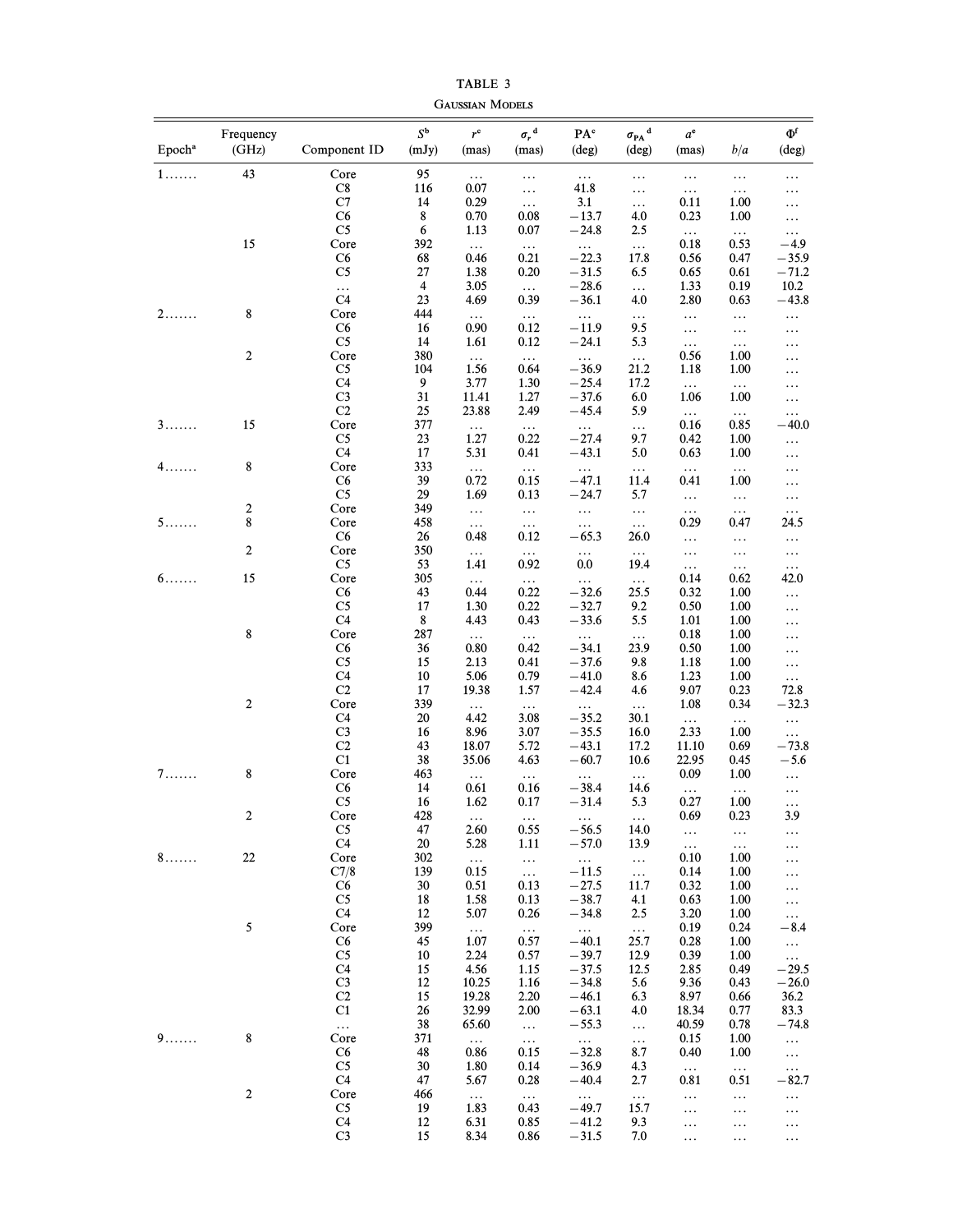TABLE 3-Continued

| Epoch <sup>a</sup> | Frequency<br>(GHz) | Component ID                     | $S^{\mathbf{b}}$<br>(mJy) | $r^{\rm c}$<br>(mas) | $\sigma_r^{\ \ d}$<br>(mas) | $\mathbf{P}\mathbf{A}^{\text{c}}$<br>(deg) | ${\sigma_{\rm PA}}^{\rm d}$<br>$(\text{deg})$ | $a^e$<br>(mas)    | b/a              | $\Phi$ f<br>(deg)    |
|--------------------|--------------------|----------------------------------|---------------------------|----------------------|-----------------------------|--------------------------------------------|-----------------------------------------------|-------------------|------------------|----------------------|
| $10 \ldots$        | 8                  | Core                             | 433                       | $\ldots$             | $\ldots$                    | $\ldots$                                   | $\ldots$                                      | 0.07              | 1.00             | $\ldots$             |
|                    |                    | C6                               | 45                        | 0.60                 | 0.28                        | $-34.6$                                    | 18.5                                          | 0.48              | 0.17             | 74.8                 |
|                    |                    | C <sub>5</sub>                   | 19                        | 1.45                 | 0.27                        | $-38.0$                                    | 8.1                                           | 0.59              | 0.65             | 47.7                 |
|                    |                    | $\ldots$<br>C4                   | 5<br>11                   | 2.76<br>5.11         | $\ldots$<br>0.54            | $-43.0$<br>$-40.0$                         | $\ldots$<br>4.7                               | $\ldots$<br>3.04  | $\ldots$         | $\ldots$<br>$-26.9$  |
|                    | $\boldsymbol{2}$   | Core                             | 318                       | $\ldots$             | $\ldots$                    | $\ldots$                                   | $\ldots$                                      | $\ldots$          | 0.62<br>$\ldots$ | $\ldots$             |
|                    |                    | C <sub>5</sub>                   | 56                        | 1.42                 | 1.06                        | $-37.9$                                    | 29.7                                          | $\ldots$          | $\ldots$         | $\ldots$             |
|                    |                    | C <sub>4</sub>                   | 34                        | 4.68                 | 2.12                        | $-37.5$                                    | 19.1                                          | 5.37              | 0.34             | $-13.5$              |
|                    |                    | C <sub>3</sub>                   | 4                         | 11.33                | 2.09                        | $-40.7$                                    | 8.3                                           | $\ldots$          | $\ldots$         | $\ldots$             |
|                    |                    | C <sub>2</sub><br>C1             | 30<br>34                  | 19.90                | 4.05                        | $-47.6$                                    | 9.9                                           | 9.20              | 0.87             | $-18.8$              |
|                    |                    | $\ldots$                         | 58                        | 34.73<br>63.80       | 3.66<br>$\ldots$            | $-63.4$<br>$-53.7$                         | 6.4<br>$\ldots$                               | 25.55<br>43.85    | 0.50<br>0.77     | 30.2<br>$-11.8$      |
| $11 \ldots$        | 22                 | Core                             | 179                       | $\ldots$             | $\ldots$                    | $\ldots$                                   | $\ldots$                                      | 0.10              | $\ldots$         | $\ldots$             |
|                    |                    | C7/8                             | 111                       | 0.13                 | $\ldots$                    | 17.1                                       | $\ldots$                                      | 0.17              | $\ldots$         | .                    |
|                    |                    | C6                               | 28                        | 0.48                 | 0.15                        | $-28.0$                                    | 13.7                                          | 0.30              | .                | .                    |
|                    |                    | C <sub>5</sub>                   | 17                        | 1.38                 | 0.14                        | $-38.8$                                    | 5.2                                           | 0.58              | $\cdots$         | .                    |
|                    |                    | $\ldots$                         | $\mathbf{3}$              | 2.38                 | $\ldots$                    | -44.9                                      | $\ldots$                                      | 0.46              | $\ldots$         | $\cdots$             |
|                    | 15                 | C <sub>4</sub><br>Core           | 13<br>336                 | 4.33                 | 0.28                        | $-39.8$                                    | 3.4                                           | 3.32<br>0.19      | 0.57<br>0.63     | $-27.0$<br>24.4      |
|                    |                    | C6                               | 49                        | $\ldots$<br>0.43     | $\ldots$<br>0.19            | $\ldots$<br>$-28.4$                        | $\ldots$<br>20.8                              | 0.55              | 0.38             | $-54.4$              |
|                    |                    | C <sub>5</sub>                   | 22                        | 1.43                 | 0.18                        | $-39.8$                                    | 6.8                                           | 0.66              | 0.62             | $-54.1$              |
|                    |                    | $\ldots$                         | 6                         | 2.78                 | $\ldots$                    | $-45.7$                                    | $\ldots$                                      | 1.14              | 0.57             | $-65.4$              |
|                    |                    | C <sub>4</sub>                   | 13                        | 4.78                 | 0.36                        | $-39.1$                                    | 4.1                                           | 3.31              | 0.44             | $-38.2$              |
| $12 \ldots$        | 8                  | Core                             | 335                       | $\ldots$             | $\ldots$                    | $\ldots$                                   | $\ldots$                                      | 0.17              | 0.67             | $-5.5$               |
|                    |                    | C6<br>C <sub>5</sub>             | 34<br>23                  | 0.60<br>1.49         | 0.25<br>0.24                | $-35.4$<br>$-40.4$                         | 22.5<br>9.9                                   | 0.21<br>0.69      | 1.00<br>0.62     | $\ldots$<br>$-2.6$   |
|                    |                    | $\ldots$                         | 12                        | 2.95                 | $\ldots$                    | $-45.6$                                    | $\ldots$                                      | 1.46              | 1.00             | $\ldots$             |
|                    |                    | C4                               | 11                        | 5.65                 | 0.49                        | $-37.6$                                    | 5.2                                           | 2.50              | 0.37             | $-47.3$              |
|                    | $\boldsymbol{2}$   | Core                             | 400                       | $\ldots$             | $\ldots$                    | $\ldots$                                   | $\ldots$                                      | 0.52              | 0.22             | $-37.2$              |
|                    |                    | C <sub>5</sub>                   | 33                        | 2.54                 | 0.84                        | $-49.9$                                    | 20.4                                          | 0.94              | 1.00             | $\ldots$             |
|                    |                    | C <sub>4</sub>                   | 20                        | 5.64                 | 1.90                        | $-34.2$                                    | 16.6                                          | 1.40              | 1.00             | $\ldots$             |
|                    |                    | C <sub>3</sub><br>C <sub>2</sub> | 6<br>23                   | 10.10<br>17.44       | 1.95<br>3.60                | $-30.1$<br>$-41.6$                         | 9.1<br>11.6                                   | $\ldots$<br>13.77 | $\ldots$         | $\ldots$<br>$-70.1$  |
|                    |                    | C1                               | 78                        | 34.48                | 2.94                        | $-65.5$                                    | 6.8                                           | 35.03             | 0.14<br>0.38     | $-64.6$              |
| $13\dots$          | 8                  | Core                             | 399                       | $\ldots$             | $\ldots$                    | $\ldots$                                   | $\ldots$                                      | 0.23              | 0.69             | $-20.1$              |
|                    |                    | C5/6                             | 34                        | 1.27                 | 0.60                        | $-43.1$                                    | 12.0                                          | 0.33              | 1.00             | $\ldots$             |
|                    |                    | C4                               | 22                        | 4.95                 | 1.19                        | $-44.3$                                    | 6.4                                           | 4.00              | 0.25             | $-55.4$              |
|                    |                    | C <sub>2</sub>                   | 33                        | 19.65                | 2.34                        | $-48.2$                                    | 3.5                                           | 7.15              | 1.00             | .                    |
|                    | $\boldsymbol{2}$   | Core                             | 411                       | $\ldots$             | $\ldots$                    | $\ldots$                                   | $\ldots$                                      | 0.37              | 1.00             | $\ldots$             |
|                    |                    | C <sub>4</sub><br>C <sub>3</sub> | 38<br>14                  | 4.85<br>8.59         | 4.48<br>4.67                | $-44.9$<br>$-32.1$                         | 23.7<br>11.0                                  | 1.77<br>1.54      | 1.00<br>1.00     | $\ldots$<br>$\ldots$ |
|                    |                    | C <sub>2</sub>                   | 44                        | 24.46                | 9.05                        | $-42.9$                                    | 9.5                                           | 15.29             | 0.40             | $-39.2$              |
| $14 \ldots$        | $\sqrt{5}$         | Core                             | 367                       | $\cdots$             | $\ldots$                    | $\ldots$                                   | $\ldots$                                      | 0.39              | 0.32             | $-50.4$              |
|                    |                    | C6                               | 65                        | 0.83                 | 0.32                        | $-50.5$                                    | 34.9                                          | 0.36              | 1.00             | $\ldots$             |
|                    |                    | C <sub>5</sub>                   | 24                        | 1.63                 | 0.45                        | $-36.1$                                    | 16.7                                          | 0.12              | 1.00             | $\cdots$             |
|                    |                    | C <sub>4</sub><br>$\rm{C3}$      | 21                        | 5.51                 | 1.62                        | $-38.7$                                    | 18.3                                          | 3.29              | 0.39             | 21.0                 |
|                    |                    | C <sub>2</sub>                   | 10<br>8                   | 9.70<br>21.54        | 1.63<br>2.90                | $-38.5$<br>$-46.3$                         | $10.6\,$<br>10.3                              | 7.15<br>6.99      | 0.15<br>0.61     | 20.4<br>56.1         |
|                    |                    | C1                               | $\overline{4}$            | 36.00                | 2.18                        | $-64.1$                                    | 6.9                                           | 8.28              | 0.46             | 32.0                 |
| $15\dots$          | 8                  | Core                             | 347                       | $\ldots$             | $\ldots$                    | $\ldots$ .                                 | $\ldots$                                      | 0.18              | 0.37             | 31.9                 |
|                    |                    | C <sub>6</sub>                   | 52                        | 0.57                 | 0.28                        | $-27.3$                                    | 17.6                                          | 0.56              | 0.60             | $-51.4$              |
|                    |                    | C <sub>5</sub>                   | 23                        | 1.56                 | 0.26                        | $-38.8$                                    | 7.2                                           | 0.49              | 1.00             | $\ldots$             |
|                    |                    | $\ldots$                         | $7\phantom{.0}$           | 3.15                 | $\ldots$                    | $-45.7$                                    | $\ldots$                                      | 1.91              | 0.49             | 76.7                 |
|                    | $\boldsymbol{2}$   | C4<br>Core                       | 13<br>414                 | 5.50<br>$\ldots$     | 0.52<br>$\ldots$            | $-39.2$<br>$\cdots$                        | 4.1<br>$\bar{\omega}$ .                       | 1.79<br>0.79      | 0.69<br>0.63     | 69.9<br>$-41.7$      |
|                    |                    | C <sub>5</sub>                   | 30                        | 2.83                 | 0.97                        | $-43.8$                                    | 15.6                                          | 1.09              | 1.00             | $\ldots$             |
|                    |                    | C <sub>4</sub>                   | 27                        | 5.79                 | 1.97                        | $-41.3$                                    | 15.1                                          | 2.20              | 0.60             | 64.0                 |
|                    |                    | C <sub>3</sub>                   | 6                         | 10.46                | 2.08                        | $-26.9$                                    | 7.6                                           | 1.56              | 1.00             | $\ldots$             |
|                    |                    | C2                               | 21                        | 17.55                | 3.90                        | $-43.0$                                    | 10.2                                          | 13.56             | 0.49             | $-48.2$              |
|                    |                    | C1                               | 92                        | 32.87                | 3.36                        | $-63.9$                                    | 6.5                                           | 35.25             | 0.64             | $-87.8$              |

<sup>a</sup> Epoch identification in Table 1.

<sup>b</sup> Flux density in millijanskys.

 $c_r$  and PA are the polar coordinates of the center of the component relative to the presumed core. Position angle is measured from north through east.

 $d_{\sigma}$  and  $\sigma_{PA}$  are the estimated errors in the component positions.<br>• a and b are the FWHM of the major and minor axes of the Gaussian component.

<sup>f</sup> Position angle of the major axis measured from north through east.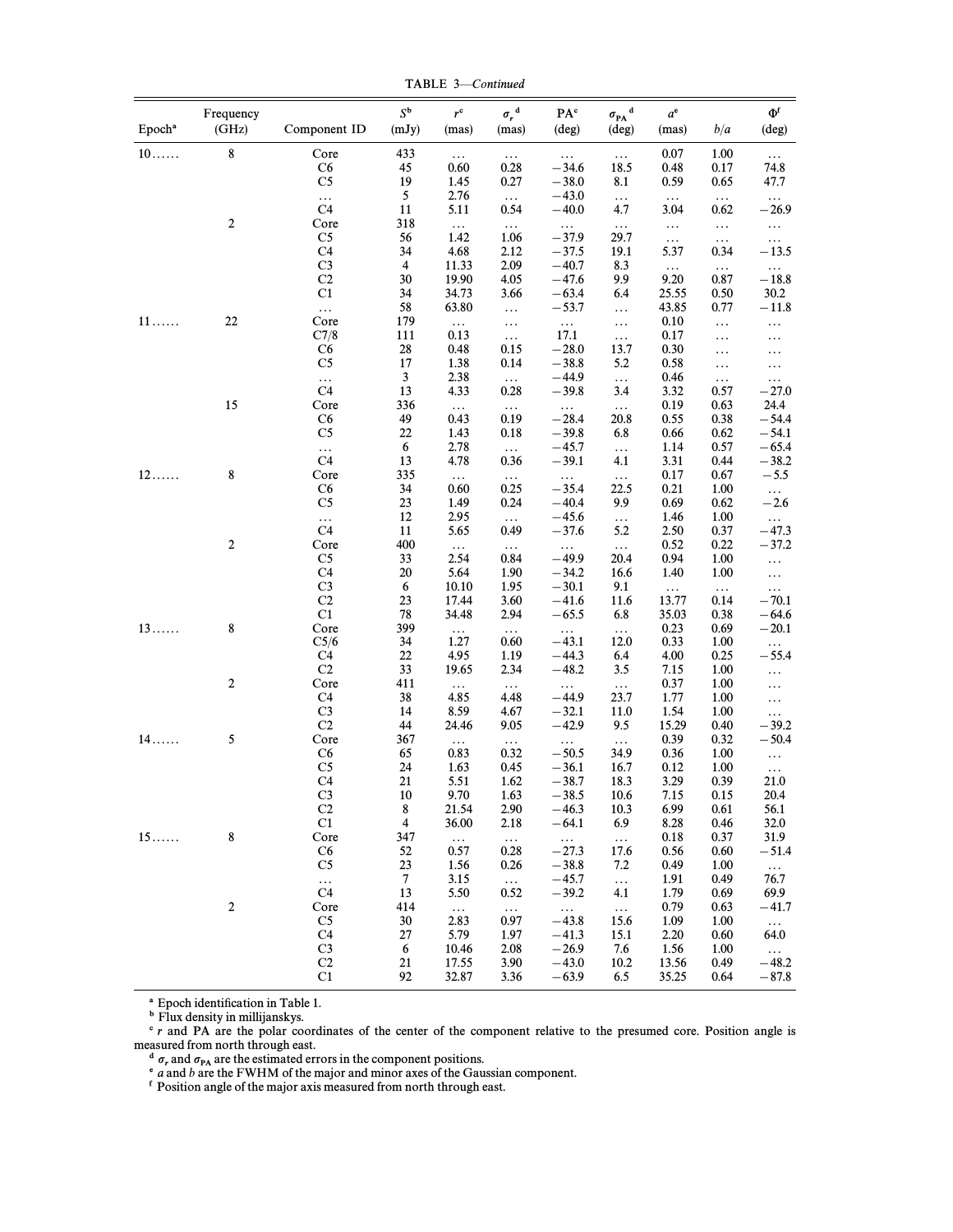times detected between C4 and C5, and some of the lowresolution images show an extended component to the northwest of C1.

It was noted by Piner & Kingham (1998) that formal methods for determining the statistical uncertainties in model-fit parameters generally underestimate the errors for the geodetic VLBI data because these methods do not take into account the systematic differences between arrays and  $(u, v)$ -plane coverages from image to image. These differences can be large for the geodetic VLBI experiments and also are expected to be large in this work since we are combining data from four different kinds of VLBI observations (full-track VLBA, snapshot VLBA, geodetic, and VSOP). Following Piner & Kingham (1998), we assign the positional error bars for the brighter, more compact components C5 and C6 to be one-quarter of the beam FWHM (maximum projection along the direction from the core to the component), those for the more diffuse  $C_3$  and  $C_4$  to be one-half of the beam FWHM, and we estimate that we can measure the centroids of the extended emission regions referred to as C1 and C2 only to approximately one FWHM of the synthesized beam.

#### 3.3. Flux Densities

The sums of the flux densities of the VLBI model components at each epoch at 5, 8, and 15 GHz can be compared with the UMRAO single-dish light curves at 4.8, 8.0, and 14.5 GHz. For this analysis, we disregard the 8 GHz geodetic data because the absolute flux density calibration of the geodetic experiments is not very precise. At all three frequencies we find that the flux density of the VLBI models is about 70% of the single-dish flux density, indicating that there is substantial extended emission. This figure agrees approximately with the ratio of core to extended Ñux density found by Laurent-Muehleisen et al. (1993) for this source. Only the 8 GHz images have a time sampling dense enough to allow the structure of the VLBI light curve to be compared with that of the single-dish light curve. Figure 6 shows that the sums of the model component Ñux densities



FIG. 6.—8.0 GHz light curve of Mrk 421 from UMRAO. The sums of the model component flux densities from the five 8 GHz VLBA images are shown as diamonds. A 5% calibration error is assumed for the VLBI flux densities, based on the corrections given by amplitude self-calibration. The sum of the model component flux densities is independent of the model fitting errors on individual components.

from the five 8 GHz VLBA images roughly track the structure in the single-dish light curve, with both showing a peak in the emission in early 1997 because of an increase in the flux density of the VLBI core. The core spectrum is relatively flat between 2 and 22 GHz. We measure the spectral index of the core region to be  $-0.14$  (S  $\propto v^{+\alpha}$ ) between 2 and 22 GHz for the nearly simultaneous VLBA observations at 2, 8, 15, and 22 GHz from 1997 May. This agrees well with the average spectral index of the UMRAO light curves between 4.8 and 14.5 GHz of  $-0.17$ . The spectrum of the core steepens beyond 22 GHz; we measure a spectral index of  $-0.54$  for the core region between 15 and 43 GHz from the VLBA observation in 1994 April. Because the jet components in Mrk 421 are relatively faint ( $\sim$ 30 mJy), and because these VLBI observations vary in their sensitivity to extended structure, comparison of the flux densities of the jet components between different frequencies and epochs is not meaningful.

#### 3.4. Component Positions

The separations from the core of components  $C4-C6$ over the observed time range are shown in Figures  $7a-7c$ , respectively. The error bars shown in these figures have been calculated as described in  $\S$  3.2. In cases where a component was observed at di†erent frequencies at the same epoch, a small shift was applied to the times of the plotted positions (but not the fitted positions) at different frequencies to avoid overlapping error bars. Only components  $C4-C6$  are shown because they are detected in the higher frequency images and have more accurate position measurements. Components  $C1-C3$  are located in the outer part of the jet, which is not as easily described by a series of compact components.

To determine the speeds of the components, we made linear least-squares fits to the separations of the components from the core with time. Initially, we fitted the measurements made at each frequency separately to avoid any effects from frequency-dependent separation—an effect which causes component positions measured at lower frequencies to appear closer to the core (e.g., Biretta, Moore, & Cohen 1986; Unwin et al. 1994; Piner & Kingham 1997b; Lobanov 1998) and which may be due to gradients in magnetic field and electron density, such that the  $\tau = 1$  surface moves progressively inward at higher frequencies. All speed measurements in this case were consistent (within  $2 \sigma$ ) with no motion. However, we observed that the average separations were significantly different for the measurements at different frequencies for C4 and C5 and in the opposite sense from the usually observed frequency-dependent separation (i.e., the higher frequency positions were, on average, closer to the core). Since the higher frequency 43 and 15 GHz observations occur earlier in the observed time range, we can interpret this as evidence of motion and fit the data using all frequencies together. These fits are shown as solid lines on Figures  $7a-7c$ . The speeds obtained from these fits are  $0.19 \pm 0.27c$ ,  $0.30 \pm 0.07c$ , and  $-0.07 \pm 0.07c$ for C4-C6, respectively. If there is actual frequencydependent separation, then these speeds are lower limits. The possible magnitude of this effect was investigated by assuming a power-law form for the frequency-dependent separation (Königl 1981) and finding the maximum separation that still gave a fit consistent with a linear fit at the 2  $\sigma$ level. The speed upper limits obtained in this fashion were 0.20c, 0.34c, and  $-0.03c$  for C4–C6, respectively. Com-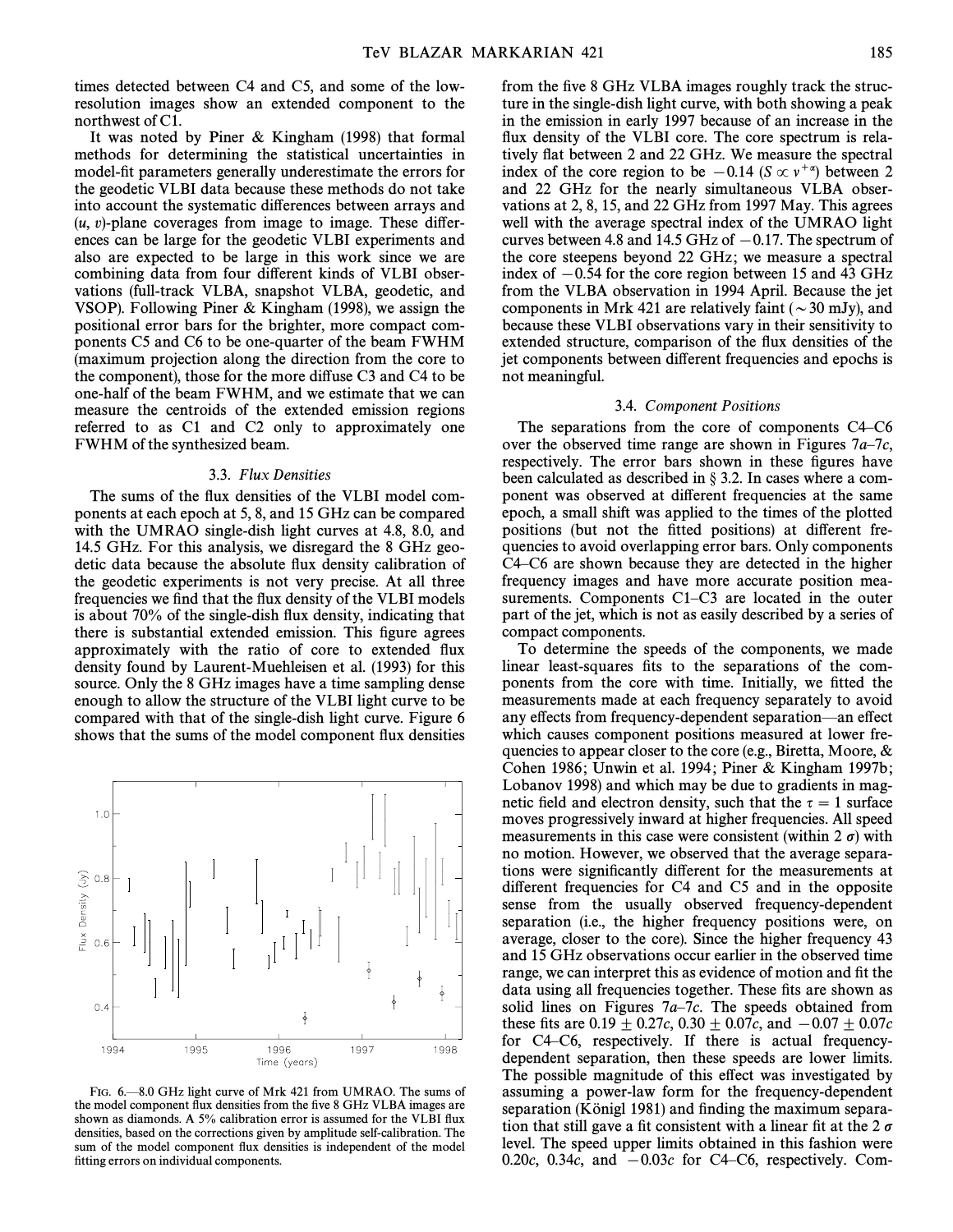

FIG. 7.—Distances from the core of components C4–C6 as a function of time. Squares represent the 2 GHz positions, asterisks 5 GHz, diamonds 8 GHz, upward-pointing triangles 15 GHz, downward-pointing triangles 22 GHz, and circles 43 GHz. The lines shown are the best fits to motion with constant speed, fitting the data from all frequencies together. In cases where a component was observed at different frequencies at the same epoch, a small shift was applied to the times of the plotted positions (but not the fitted positions) at different frequencies to avoid overlapping error bars. (a): C4; (b): C5; (c): C6.

ponent C5 moves at subluminal speeds, although some care must be taken with this interpretation since the measured speed results from the earliest 43 GHz point; without this point, the measured speed is  $0.05 \pm 0.12c$ . In fact, our data are consistent with no motion at all in any component for the time range from late 1995 to late 1997.

The position angles and their associated errors listed in Table 3 do not show any changes in the position angles of individual components, if we disregard the position angle measurements at 43 GHz, which are probably measured relative to a different point since the core region is deconvolved into several components at this frequency. Note that the position angle errors are relatively larger for the inner components, because a given linear error translates into a larger angular error close to the core. We do see a monotonic change in the position angle of the jet from component to component. Measured position angles moving outward along the jet are  $-34^\circ \pm 2^\circ$  for the average of C5 and C6,  $-38^\circ \pm 1^\circ$  for the average of C3 and C4,  $-46^\circ \pm 2^\circ$  for C2, and  $-64^\circ \pm 3^\circ$  for C1. Beyond component C1, the jet appears to bend back in the other direction; the diffuse

emission seen on two occasions to the northwest of C1 (Table 3) has a position angle of approximately  $-55^{\circ}$ .

Measurement of subluminal speeds, or no motion, instead of superluminal motion, in Mrk 421 is somewhat surprising given the high Doppler factor required by the TeV variability. In particular, care must be taken that many rapidly moving components have not been misidentified as a few slower moving ones. At the close distance of Mrk 421  $(z = 0.03)$ , an apparent speed of 10c would correspond to a proper motion of about 5 mas  $yr^{-1}$ . We have tried to fit such rapidly moving components to the data, but the dense time coverage provided by our observations and the large number of measured positions preclude any such interpretation. The only consistent interpretation including all model-fit component positions is in terms of the subluminal components discussed above.

The component speeds measured in this paper differ from those measured by ZB90 in the early 1980s. They measured an apparent superluminal motion of two jet components with a speed of about 2.9c (adjusted to our  $H_0$ ) from 3<br>epochs of data at 5 GHz. However, they were forced to epochs of data at 5 GHz. However, they were forced to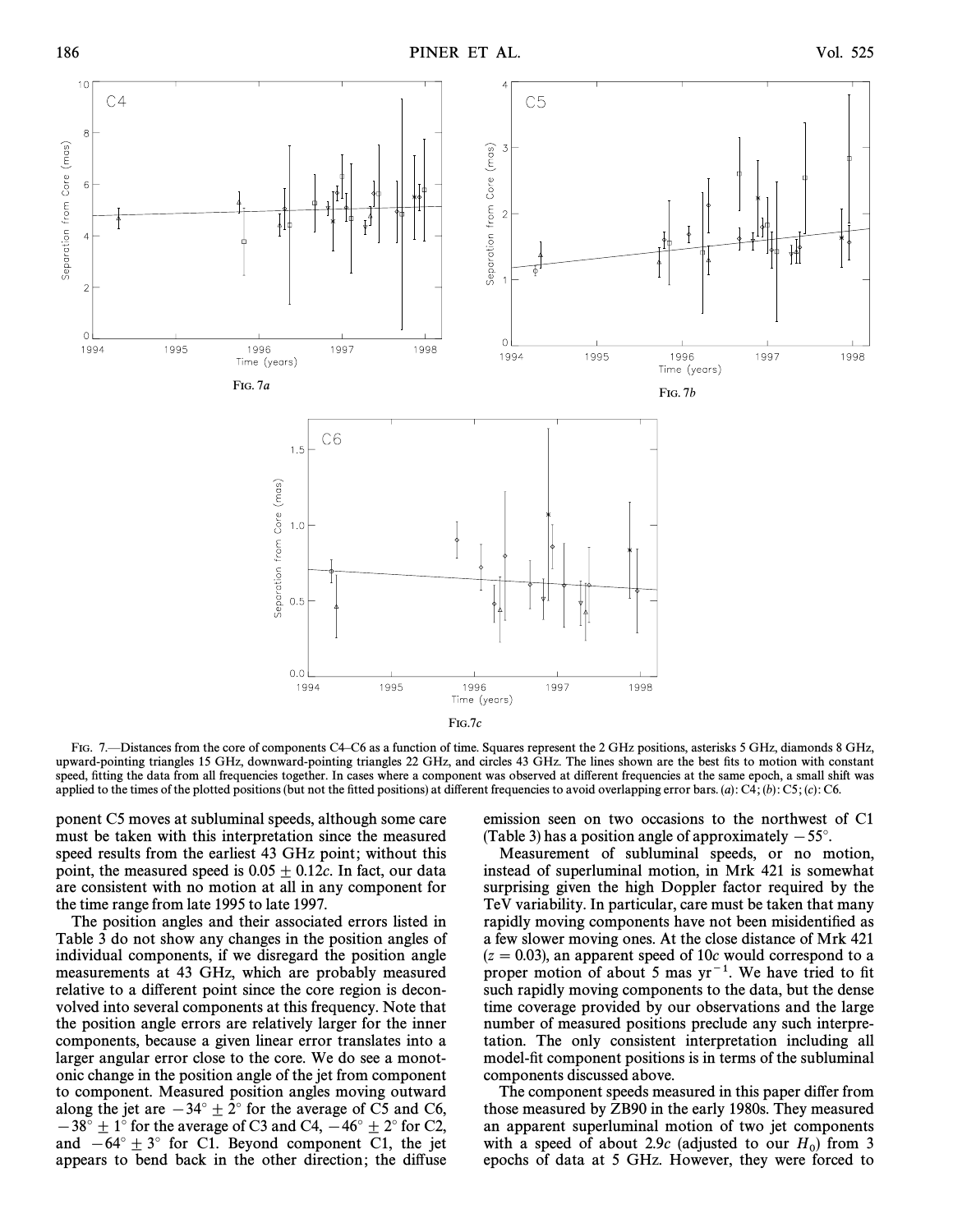reject the model fit to an earlier, fourth epoch of data to obtain a reasonable fit with moving components, and some of the identified components (e.g., the last measurement of their C1) were as faint as 1 mJy. Let us instead posit that the error bars on the ZB90 position measurements may be larger than the quoted values, which are 1% of the 1 mas beam size for their component 2. We believe this may be a reasonable assumption, especially given the faintness of the fitted jet components. Then the four entries for component 2 in their Table 1 may all be the same component. The same could hold for components 3 and 4 in their Table 1 (the nondetection of component 4 at their second and third epochs could simply be caused by the component's faintness), and this would remove the necessity for proceeding to the evolutionary model in their Table 2. This would also remove the necessity for rejecting the first epoch model-fit. The motion of these components would then be consistent with subluminal motion.

Accepting this interpretation of the ZB90 data, it is interesting to see if their measured component positions correspond to an extrapolation of any of our measured component motions. The 10 yr gap between the ZB90 data and our data makes it impossible to prove any such correlation, but it remains an interesting exercise. The most likely pairing of components matches ZB90's Component 2 from their Table 1 with our  $C4$ , and ZB90's Component 3 from their Table 1 with our C3. Assigning half-beam error bars to the ZB90 position measurements, we obtain fitted speeds of  $0.77 \pm 0.08c$  for C3 and  $0.47 \pm 0.04c$  for C4, an increase of about 1  $\sigma$  from the previously quoted speed of C4, assuming no deceleration over the intervening 10 yr. Note that an alternate interpretation that pairs ZB90's Component 2 from their Table 1 with our  $C5$ , ZB90's Component 3 from their Table 1 with our C4, and ZB90's Component 4 from their Table 1 with our C3 produces an unacceptable fit to the motion of C5. ZB91 present two 22 GHz images of Mrk 421 from 1982 and 1984. They detect no components except for the core in their 1982 image, and they detect a single component 0.88 mas from the core at position angle  $-72°.5$  in their 1984 image. This component is at a separation from the core where it could conceivably match up with our C5 or our C6, but its position angle is approximately  $40^\circ$  from our measured position angle at this radius. Even if one allows for half-beam error bars on ZB91's measured angle  $(\pm 13\degree 3)$ , the component has a position angle that differs by 3  $\sigma$  from our measured position angles of C5 and C6. If real, this component requires a sizable shift in the position angle of the jet within 1 mas of the core in the 10 yr between the ZB91 image and our images.

Marscher (1999) measures a speed of 2c for Mrk 421 based on two 15 GHz images taken two weeks apart of each other on 1997 July 30 and 1997 August 15 ; however, he also mentions that an alternative interpretation of his entire set of data spanning the 3 yr of  $1995-1998$  is that the motion is slower, or about 0.3c. This second interpretation yields a speed identical to that measured for C5 in this paper.

#### 4. DISCUSSION

# 4.1. Subluminal Speeds

#### 4.1.1. Small Angle to the Line of Sight

Variability of the TeV emission from Mrk 421 on short timescales requires that the Doppler factor in the TeV- emitting region be high in order to avoid attenuation of the  $\gamma$ -rays by pair production. Gaidos et al. (1996) derive a Doppler factor  $\delta \ge 9$  for a variability time of 30 minutes. The lower limit to the Doppler factor derived from compactness arguments is only weakly dependent on the variability time,  $\delta \propto t^{-0.19}$  for Mrk 421 (Gaidos et al. 1996). Other authors have derived higher limits to the Doppler factor of Mrk 421 using the observed TeV variability timescales and specific homogeneous synchrotron self-Compton (SSC) models. Mastichiadis & Kirk (1997) derive  $\delta = 15(t)$  $10^{5})^{-0.25}$ , which gives  $\delta \approx 40$  for the same variability time used by Gaidos et al. (1996). Bednarek & Protheroe (1997) derive an allowed range of  $\delta$  between 25 and 40 for a variability time of 15 minutes.

If the apparent component speeds and the Doppler factor are both known, and the pattern speed seen in VLBI images equals the bulk flow speed, then the angle of the jet to the line-of-sight  $\theta$  and the Lorentz factor  $\Gamma$  can be calculated from

$$
\Gamma = \frac{\beta_{\text{app}}^2 + \delta^2 + 1}{2\delta}
$$

and

$$
\tan \theta = \frac{2\beta_{\rm app}}{\beta_{\rm app}^2 + \delta^2 - 1},
$$

where  $\beta_{\rm app}$  is the apparent speed (Ghisellini et al. 1993). Because the applicability of the homogeneous SSC model to Mrk 421 is far from certain (see, e.g., Bednarek & Protheroe 1997), we take  $\delta$  to be at the lower limit derived from compactness arguments,  $\delta = 9$ . If we take the apparent speed to be the measured speed of C5, or  $0.30c$ —excluding C6 as a stationary component (such as those discussed by Vermeulen & Cohen 1994)—we obtain  $\Gamma = 4.6$  and  $\theta = 0$ °.4. In this case, the subluminal motion arises because the source is aligned almost exactly with the line of sight. Simulations of statistical properties of  $\gamma$ -ray loud blazars by Lister (1999) and Lister & Marscher (1999) indicate that such a small angle to the line of sight may not be that unlikely for a  $\gamma$ -ray loud blazar—approximately  $15%$  of his simulated sample lies within  $0^\circ$ :5 of the line of sight, with the exact percentage depending on the specific  $\gamma$ -ray emission model assumed. However, these simulations also show that apparent subluminal motion is considerably less likely, with at most 4% of  $\gamma$ -ray loud blazars being expected to have observed speeds less than 1  $h^{-1}c$ . A small viewing angle also has implications for the source size and the jet opening angle. Taking the projected angular size of Mrk 421 from the VLA image of Laurent-Muehleisen et al. (1993), and assuming a viewing angle of  $0^\circ$ 4, implies a rather large linear size of  $\sim$  1.5 Mpc, although it is unlikely that the viewing angle would remain constant over these distances; jet bending is evident in the VLBI images beyond about 10 mas from the core. The opening angle of the jet is also constrained to be less than the viewing angle, otherwise a unidirectional jet would not be observed.

#### 4.1.2. Changing Doppler Factor

There are two other explanations for the observed subluminal speeds in Mrk 421 besides a very small viewing angle. The Doppler factor could change between the TeVemitting region at  $\sim 10^{-4}$  pc and the region where speeds are measured with VLBI at  $\sim$  10 pc (deprojected), or the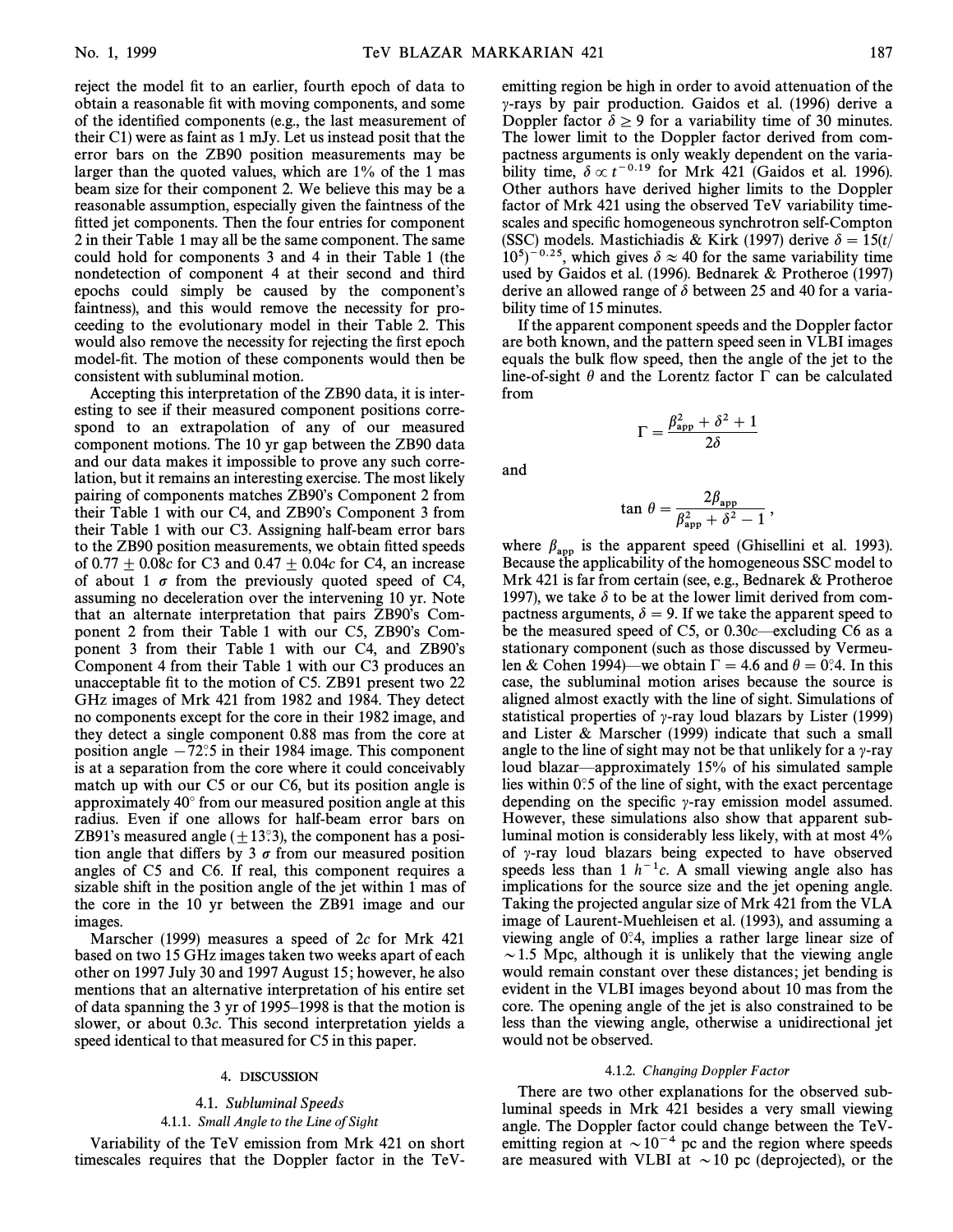speeds measured in VLBI observations may reflect only the motion of a pattern on an underlying flow of different speed. We will discuss each of these possibilities in turn. For the case of a changing Doppler factor, a change in viewing angle alone is not sufficient to cause the slow observed speeds, even if the jet has its minimum Lorentz factor of  $\Gamma = 4.6$  (the minimum Lorentz factor for a jet with  $\delta = 9$ ). A change in the Lorentz factor of the jet is also required. If the jet maintains a constant angle to the line of sight of  $5^\circ$  (a typical value for a jet with  $\delta = 9$ , then a change in the bulk Lorentz factor from  $\Gamma > 5.6$  in the TeV-producing region (where  $\delta \ge 9$ ) to  $\Gamma = 1.6$  in the VLBI jet (where  $\beta_{app} = 0.30$ )<br>is required Marscher (1999) offers an explanation for the is required. Marscher (1999) offers an explanation for the deceleration of jets in TeV blazars. If the electron spectrum has a slope flatter than  $-2$ —as indicated by the flat synchrotron spectra—then most of the kinetic energy is in high-energy electrons that lose energy very efficiently to synchrotron radiation and inverse Compton scattering. If the energy of the flow is put into particles via shocks, and the jet is composed mainly of electrons and positrons, then most of the energy and momentum can be lost close to the base of the jet.

Such a change in the Doppler factor may be supported by the absence of strong beaming indicators in wave bands other than TeV  $\gamma$ -rays. As discussed in § 1, the lack of variability in the EGRET light curve provides no evidence for relativistic beaming of the GeV  $\gamma$ -rays. We have calculated the brightness temperature for each of the non-delta function core component model fits in Table 3, and we find that the measured brightness temperatures also do not require Mrk 421 to be highly beamed. We calculate the maximum brightness temperatures of the Gaussian core components using

$$
T_b = 1.22 \times 10^{12} \frac{S(1+z)}{abv^2} \text{ K}
$$

(Tingay et al. 1998b), where  $S$  is the flux density of the component in janskys, a and b are the FWHMs of the major and minor axes respectively in mas,  $\nu$  is the observation frequency in GHz, and  $z$  is the redshift. The median brightness temperature of our core model fits is  $3 \times 10^{11}$  K. This value only requires a Doppler factor  $\delta > 3$  to reduce the intrinsic brightness temperature  $T_b/\delta$  below the brightness temperature limit of  $\sim 10^{11}$  K derived by Readhead (1994) from equipartition arguments. Brightness temperatures of  $6 \times 10^{10}$  and  $8 \times 10^9$  K have also been measured for Mrk 421 by Güijosa & Daly (1996) and Kellermann et al. (1998), respectively. These measurements are below both the inverse Compton limit and the nominal equipartition brightness temperature limit.

Calculations in the literature of the equipartition and inverse Compton Doppler factors (from X-ray and VLBI data) of Mrk 421 (Ghisellini et al. 1993; Güijosa & Daly 1996 ; Guerra & Daly 1997 ; Jiang, Cao, & Hong 1998) have also all resulted in rather low estimates of  $\delta$ —all less than about 2. However, there are certainly some problems with these estimates. Some of these calculations (Ghisellini et al. 1993; Güijosa & Daly 1996; Guerra & Daly 1997) may be inaccurate because they assume a homogeneous spherical source that is inconsistent with the dependence of core size on observing frequency seen in Table 3, and because they assume the synchrotron turnover frequency to be at the VLBI observing frequency when extrapolations of the radio

The lack of strong beaming indicators in the radio and lower energy  $\gamma$ -rays is suggestive of a jet where the lower frequency components of both the synchrotron and the inverse Compton spectra (radio to optical/UV and GeV  $\gamma$ -rays, respectively, in the case of Mrk 421) are produced farther out in a region of lower Doppler factor than the higher frequency components of these spectra (X-rays and TeV  $\gamma$ -rays in the case of Mrk 421). Maraschi, Ghisellini, & Celotti (1992) have used a model where the high-frequency components of the synchrotron and inverse Compton spectra are produced in a region closer to the core than the low-frequency components to explain the GeV  $\gamma$ -ray emission of 3C 279.

#### 4.1.3. Unequal Pattern and Bulk Flow Speeds

The other possible explanation for the slow apparent speeds in Mrk 421 is that the pattern speed seen in the VLBI images does not equal the bulk Ñow speed. If this is the case, then di†erent Lorentz factors must be used in the equations for  $\beta_{\rm app}$  and  $\delta$ , and they can no longer be solved simultaneously for the angle to the line of sight. The assumption of equal bulk and pattern speeds is often made for the sake of simplicity but has little to justify it. In fact, Vermeulen & Cohen (1994) show that ratios of pattern to bulk Lorentz factors ranging from  $\sim 0.5$  to  $\sim 5$  can fit the observed  $\beta_{\rm app}$  distribution of core-selected quasars. Tingay et al. (1998a) noted that the rapid internal evolution of VLBI components in the jet of Centaurus A, when compared with the slow apparent speeds, implies that the pattern speed is significantly less than the bulk flow speed in this source. Hydrodynamical simulations by Gómez et al. (1997) give the result that the maximum apparent speed corresponds to the bulk Lorentz factor but that slower speeds can also be observed. Stationary components have been observed to coexist with superluminal components in several sources (e.g., 4C 39.25 [Alberdi et al. 1993] and  $1606+106$  [Piner & Kingham 1998]), and Vermeulen & Cohen (1994) remark that the large number of stationary components seen in core-dominated quasars precludes them being part of a continuous distribution of Lorentz factors. Mrk 421 is the first case known to us in which all VLBI components present in a series of maps at many epochs and frequencies have been observed to be stationary or subluminal in a source known from other evidence to be strongly beamed. If we assume a Doppler factor of  $\delta = 9$ and a viewing angle of  $5^{\circ}$  for Mrk 421, then we obtain a bulk Lorentz factor of  $\Gamma_b = 5.6$  and a pattern Lorentz factor of  $\Gamma_c = 1.6$  or a ratio of pattern to bulk Lorentz factor of of  $\Gamma_p = 1.6$ , or a ratio of pattern to bulk Lorentz factor of  $\sim$  0.3.

### 4.2. Zero-Separation Epochs

Regardless of the nature of the VLBI components, their motion can be extrapolated back to yield an estimated zeroseparation epoch when the component separated from the VLBI core, with the caveats that the proper motion may not have been constant over this time and that the VLBI " core" is simply the point at which the jet becomes opti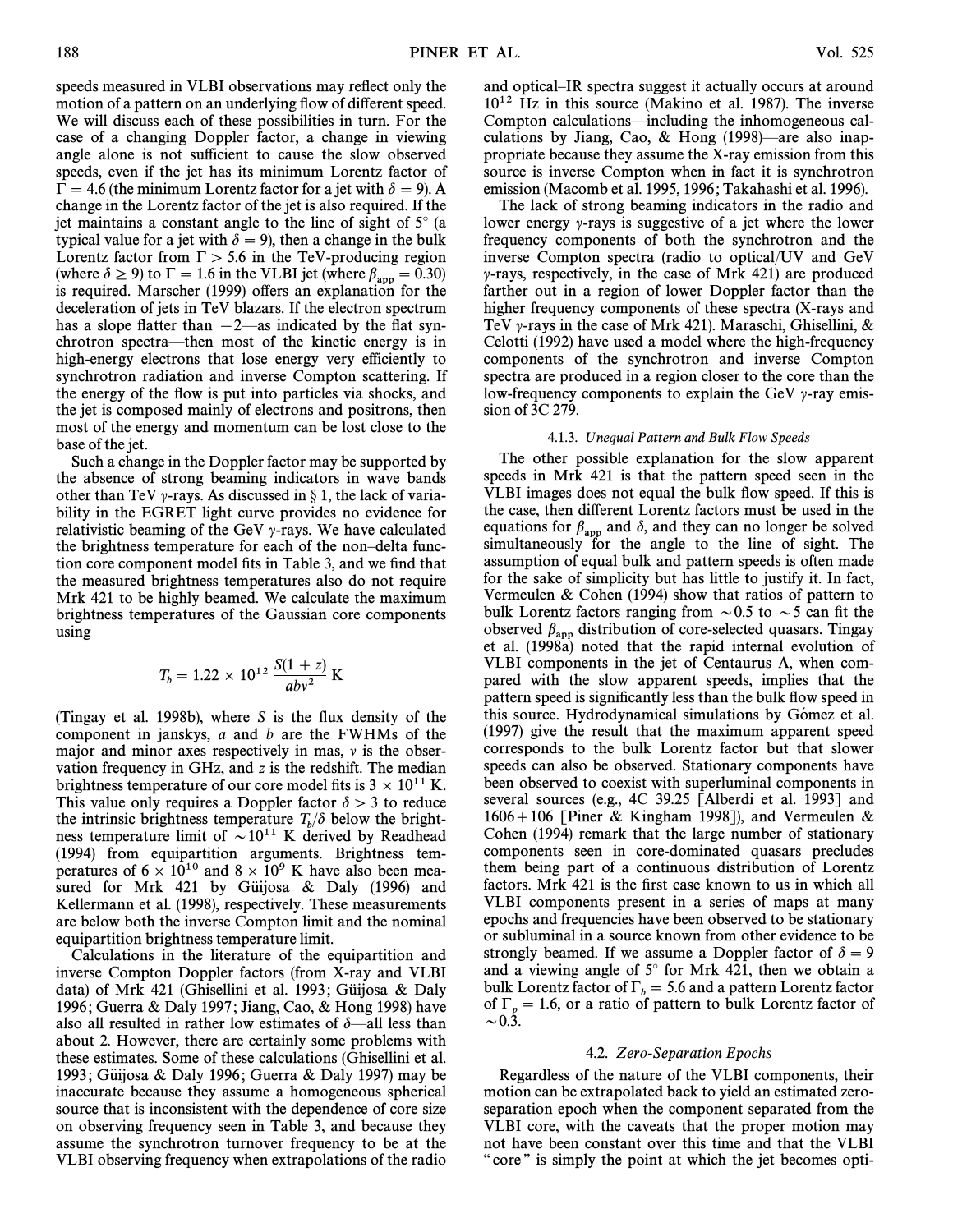cally thick to radiation of that frequency. These epochs can then be compared with the total flux density light curves. It is expected that the zero-separation epochs of VLBI components should correlate with the beginnings of Ñares in the radio light curves (e.g., Mutel et al. 1990; Zensus et al. 1990; Valtaoja et al. 1999), since newly emerging VLBI components typically contribute significantly to the total flux density of the source. Extrapolating back the proper motion of C5 yields a zero-separation epoch of 1985.6. Comparing this with the UMRAO light curves, we find that this corresponds with the beginning of a radio flare that peaked in 1989. Two flares subsequent to this are evident in the UMRAO data, one beginning in 1991, the other in 1996. (The structure of this flare at higher radio frequencies is discussed by Tosti et al. 1998.) If C6 had a proper motion similar to C5, it would be at about the right distance to have been ejected in 1991; however, C6 presently appears to be stationary. The zero-separation epoch of C4 is well before the beginning of monitoring of Mrk 421.

Correlations can also be looked for between the emergence of VLBI components and Ñares in other wave bands. The largest TeV  $\gamma$ -ray flare yet observed from Mrk 421 occurred in 1996 May (Gaidos et al. 1996). The highest resolution VLBI observations after this flare are the two 22 GHz VLBA observations in 1996 November and 1997 May (epochs 8 and 11). These two observations both show a component between C6 and the core at a distance of about 0.15 mas. However, since no apparent motion is evident in this component between these two images, and since a component at a similar distance is seen in the 43 GHz image from 1994 April, no correlation can be claimed between this component and the 1996 May TeV flare.

#### 5. CONCLUSIONS

We have presented 30 VLBI images of the BL Lac object Mrk 421 that show the parsec-scale structure of the radio jet on scales from 0.5 to approximately 30 mas from the core  $(0.3–20 \text{ pc projected linear distance})$  over the years 1994– 1997 at frequencies from 2 to 43 GHz. We measured the apparent speeds of three inner jet components and found them all to be subluminal  $(0.19 \pm 0.27c, 0.30 \pm 0.07c,$  and  $-0.07\pm 0.07c$  for C4–C6, respectively) and all to be consistent with no motion if the 43 GHz image is excluded. The dense time coverage of these VLBI images—with spacings from one image to the next as short as 16 days—allowed us to track unambiguously these components and rule out any

Alberdi, A., Marcaide, J. M., Marscher, A. P., Zhang, Y. F., Elósegui, P.,

- Gómez, J. L., & Shaffer, D. B. 1993, ApJ, 402, 160<br>Antonucci, R. R. J., & Ulvestad, J. S. 1985, ApJ, 294, 158
- 
- Bednarek, W., & Protheroe, R. J. 1997, MNRAS, 292, 646
- Biretta, J. A., Moore, R. L., & Cohen, M. H. 1986, ApJ, 308, 93 Bradbury, S. M., et al. 1997, A&A, 320, L5
- 
- 
- 
- Buckley, J. H., et al. 1996, ApJ, 472, L9 Catanese, M., et al. 1998, ApJ, 501, 616 Chadwick, P. M., Lyons, K., McComb, T. J. L., Orford, K. J., Osborne, J. L. Rayner, S. M., Shaw, S. E., Turver, K. E., & Wieczorek, G. J. 1999, ApJ, 513, 161
- Clark, T. A., et al. 1985, IEEE Trans. Geosci. Remote Sensing, GE-23, 438
- Edwards, P. G., Moellenbrock, G. A., Unwin, S. C., Wehrle, A. E., & Weekes, T. C. 1998, in ASP Conf. Ser. 144, Radio Emission from Galactic and Extragalactic Compact Sources, ed. J. A. Zensus, G. B. Taylor, & J. M. Wrobel (San Francisco : ASP), 45
- Fey, A. L., & Charlot, P. 1997, ApJS, 111, 95
- 
- Fey, A. L., Clegg, A. W., & Fomalont, E. B. 1996, ApJS, 105, 299 Fink, H. H., Thomas, H. C., Hasinger, G., Predehl, P., Schaeidt, S., Makino, F., & Warwick, R. S. 1991, A&A, 246, L6

possible strobing effect that might be caused by more numerous rapidly moving components. Subluminal motion in the parsec-scale radio jet most likely implies that the jet slows down between the TeV production region and the region imaged by these VLBI observations or that the pattern speed is much less than the fluid speed in this BL Lac.

As of this writing, only one of the four other blazars detected so far at TeV energies (see  $\S$  1) has had the apparent speed of its jet components measured, and the measurements differ from each other. Gabuzda et al. (1994) measure speeds in the range  $0.6c-1.2c$  for Mrk 501 by combining their two epochs of data at 5 GHz with a third epoch from Pearson & Readhead (1988). Giovannini et al. (1999) measure a speed of 5.2c for the same source, based on two epochs of VSOP observations at 1.6 GHz, while Marscher (1999) measures a speed of 2.5  $\pm$  0.3c from three epochs of 22 GHz VLBA data. It would be interesting to see how proper-motion measurements for the other sources, together with Doppler factors estimated from TeV variability, constrain the physics of the TeV blazars.

Part of the work described in this paper has been carried out at the Jet Propulsion Laboratory, California Institute of Technology, under contract with the National Aeronautics and Space Administration. We thank Alan Marscher for communication of data in advance of publication and Marshall Eubanks for scheduling Mrk 421 in the astrometric and geodetic experiments. P. G. E. thanks George Moellenbrock for assistance with data analysis. A. E. W. acknowledges support from the NASA Long Term Space Astrophysics Program. We gratefully acknowledge the VSOP Project, which is led by the Japanese Institute of Space and Astronautical Science in cooperation with many organizations and radio telescopes around the world. The National Radio Astronomy Observatory is a facility of the National Science Foundation operated under cooperative agreement by Associated Universities, Inc. This research has made use of the United States Naval Observatory (USNO) Radio Reference Frame Image Database (RRFID), data from the University of Michigan Radio Astronomy Observatory, which is supported by the National Science Foundation and by funds from the University of Michigan, and the NASA/IPAC extragalactic database (NED), which is operated by the Jet Propulsion Laboratory, California Institute of Technology, under contract with the National Aeronautics and Space Administration.

#### REFERENCES

- Gabuzda, D. C., Mullan, C. M., Cawthorne, T. V., Wardle, J. F. C., & Roberts, D. H. 1994, ApJ, 435, 140 Gaidos, J. A., et al. 1996, Nature, 383, 319
	-
	- Ghisellini, G., Padovani, P., Celotti, A., & Maraschi, L. 1993, ApJ, 407, 65
	- Giovannini, G., Feretti, L., Venturi, T., Cotton, W. D., & Lara, L. 1999, in ASP Conf. Ser. 159, BL Lacertae Phenomenon, ed. L. O. Takalo & A. Sillanpää (San Francisco: ASP), 439
	- Gómez, J. L., Martí, J. M., Marscher, A. P., Ibáñez, J. M., & Alberdi, A. 1997, ApJ, 482, L33 Guerra, E. J., & Daly, R. A. 1997, ApJ, 491, 483
	-
	- Guijosa, A., & Daly, R. A. 1996, ApJ, 461, 600
	- Hirabayashi, H., et al. 1998, Science, 281, 1825
	-
	-
	- Jiang, D. R., Cao, X., & Hong, X. 1998, ApJ, 494, 139 Johnston, K. J., et al. 1995, AJ, 110, 880 Kellermann, K. I., Vermeulen, R. C., Zensus, J. A., & Cohen, M. H. 1998, AJ, 115, 1295
	- Kerrick, A. D., et al. 1995, ApJ, 438, L59 Konigl, A. 1981, ApJ, 243, 700
	-
	- Krennrich, F., et al. 1997, ApJ, 481, 758